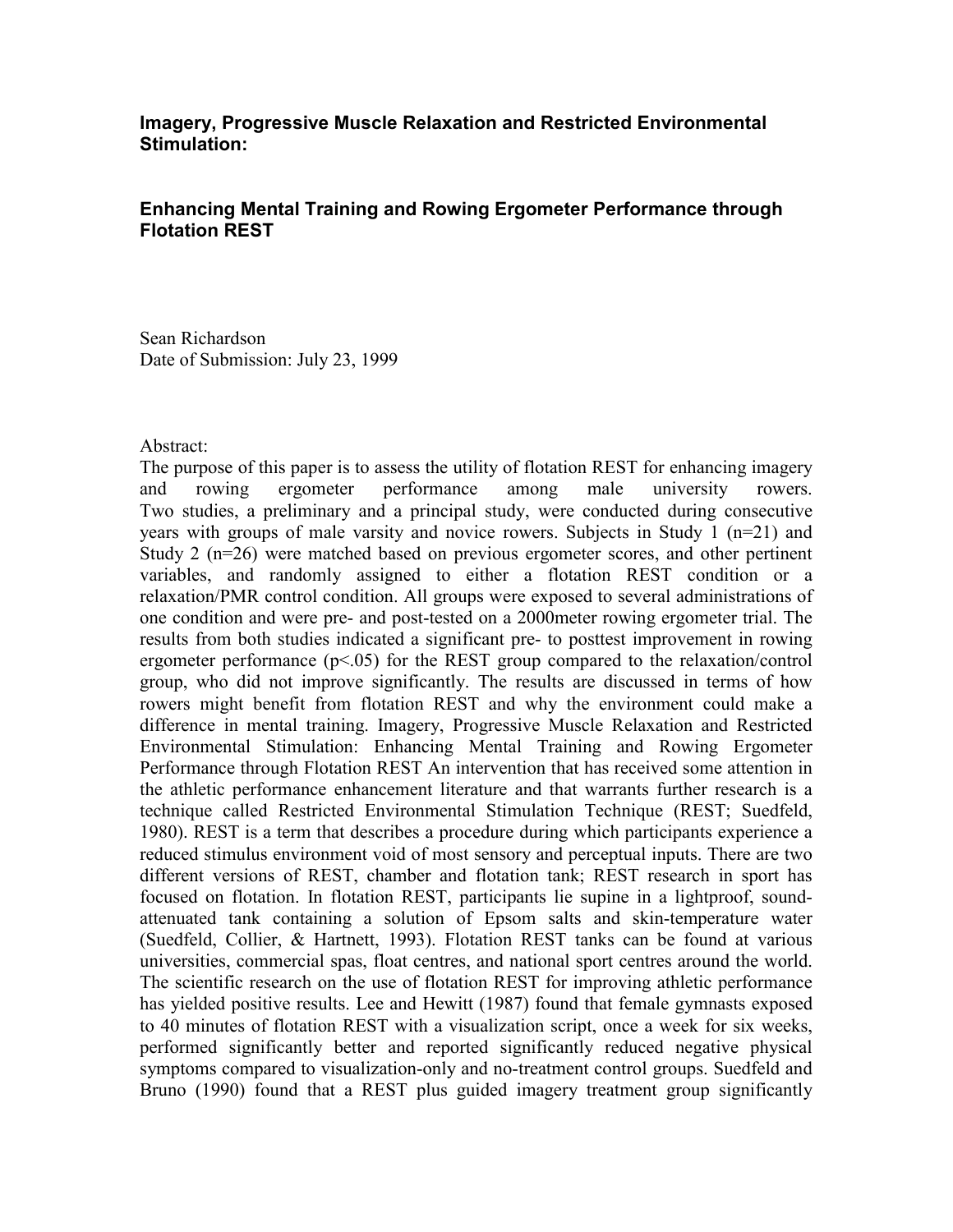improved from pre- to post-test of 20 consecutive free throws compared to groups of relaxation/imagery and imagery only, who showed no significant improvement. Wagaman, Barabasz & Barabasz (1990, 1991) found that, of 22 male expert collegiate basketball players, those exposed to REST plus guided imagery for six sessions over five weeks performed significantly better than the imagery-only participants, as measured by standardized game performance statistics. In a study on tennis performance, McAleney, Barabasz, & Barabasz (1990) found that participants exposed to flotation REST plus guided imagery scored significantly more first service points than a relaxation/imagery group. Several more recent studies (Barabasz, Barabasz, & Bauman, 1993; Suedfeld et al., 1993) found that REST alone, without guided imagery, can be a powerful tool for improving sport performance. Suedfeld et al. (1993) found that REST-only and REST plus guided imagery groups improved significantly from baseline on dart throwing performance; while, no significant difference was found between baseline and postsession results for the guided imagery-only and control treatments. Barabasz et al. (1993) reported a significant difference in marksmanship scores for a collegiate rifle marksmanship training class following a period of dry-flotation REST, compared with those of a control group from the same class who experienced hypnotically induced relaxation. The results of these studies suggest that REST can be effective for improving athletic training and performance. Nonetheless, the two most recent studies illustrate the potential use of REST-only for sports involving fine motor performance; no study to date has demonstrated the effect of REST-only on gross motor skills or sports that emphasize speed, power and/or endurance (Suedfeld et al., 1993). Suedfeld et al. (1993) suggest that "skills most likely to benefit from flotation are those that require relatively low arousal and a full measure of control over a complex coordinated movement" (p.153). The current paper looks at the effects of REST-only on rowing ergometer ("erg") performance, predominantly a gross motor activity that requires all of the above elements, endurance, power, and speed. In an examination of case studies, Barabasz (1992) reported that a rower of Olympic potential substantially improved rowing performance after four sessions of flotation REST and guided imagery. The current paper is interested in isolating the effect of flotation REST on rowing ergometry and establishing possible explanations for why it may act as a performance enhancement tool in rowing. Flotation REST has provided an interesting perspective on performance enhancement, both as an instrument for inducing profound states of relaxation and as a mediator in mental skills training. Barabasz and Barabasz (1996), state that "there is consistent agreement about the facilitation of both imagery and the reduction of arousal" in REST (p.3). In relation to general relaxation, REST has been shown to decrease arousal and stress and increase alert relaxation, illustrated by psychophysiological and biochemical indices such as decreased heart rate, blood pressure, muscle tension (Francis & Stanley, 1985; Jacobs, Heilbronner, & Stanley, 1985; O'Leary & Heilbronner, 1985; Turner, Fine, McGrady, & Higgins, 1987), plasma cortisol, ACTH, plasma B-endorphin (Turner, Bayless, & Fine, 1989; Turner & Fine, 1983) and increased EEG theta wave activity (Barabasz, 1990; Fine, Mills, & Turner, 1993). Furthermore, anecdotal selfreports, observer reports and verbal indices of mood and cognitive processes indicate that flotation REST is associated with lowered stress, anxiety, fatigue and depression combined with higher appraisals of calmness, alertness, and vigour (Suedfeld et al., 1993, p.152). In relation to imagery and mental training, REST has been associated with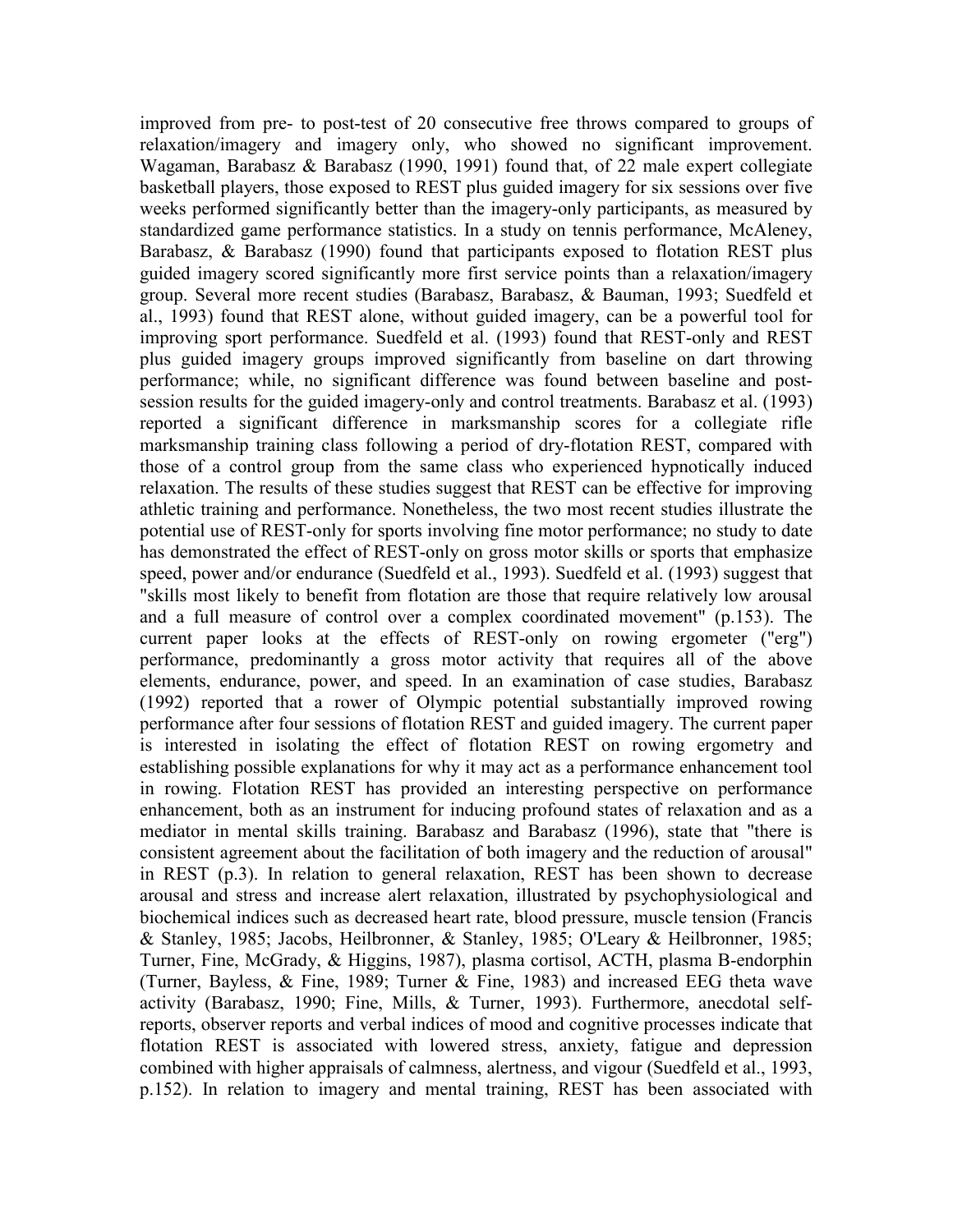increases in imaginative involvement, absorption, vivid fantasizing, imagery, concentrated thought and creative thinking over that experienced in the normal environment (Barabasz, 1982, 1984; Barabasz & Barabasz, 1996; Barabasz, Barabasz, Dyer & Rather, 1993; Barabasz, Barabasz, & Mullin, 1983; Budzynski, 1976; Lilly, 1977, Suedfeld, 1979, 1980; Suedfeld, Metcalfe & Bluck, 1987). Looking at REST as an instrument of relaxation, it is possible that flotation REST teaches athletes sensitivity to lower levels of arousal. Once an athlete knows what lowered arousal really feels like, it may be possible, through recreating the relaxing REST experience in one's memory, to return to that state of lowered arousal at a later point during competition. In terms of enhancing mental training, the flotation tank environment might produce better focussing ability and increased imagery use. If athletes are able to improve their focusing skills and imagery ability using flotation REST, it is also possible that they may improve their competition performance by having dealt with a sport-related problem, developed a competitive strategy or engaged in skill, confidence enhancing or goal setting imagery during the flotation session. Flotation REST might enhance athletic performance because it provides a profoundly relaxing experience in an environment conducive to greater amounts and better quality of sport-related imagery than possible in other environments. Many authors in the sport and imagery literature advocate that a state of alert relaxation, free from distractions, is conducive to imagery production and beneficial to the creation of vivid and controllable images (Bernstein & Borovec, 1973; Gauron, 1984, Hellstead, 1987; Korn, 1994; Orlick, 1990; Sheikh, Sheikh & Moleski, 1994; Smith, 1987; Weinberg & Gould, 1995). The question arises whether REST is a more effective intervention than more conventional relaxation methods. There is some evidence that REST does not necessarily interact with guided imagery (Suedfeld, et al., 1993); and, elite athletes may even perceive guided imagery during REST to be interfering with the positive REST experience (McAleney, et al., 1990). Studies, examining the use of imagery by athletes in rowing (Barr & Hall, 1992) and other selected sports (Hall, Rodgers & Barr, 1990), found that a large majority of the athletes reported the highest frequency of imagery use prior to their all-time best performance, and the imagery was independent of any script. Furthermore, one of the most frequent uses of imagery by the elite athletes occurred in bed before falling asleep, suggesting that athletes might find the relaxing, stimulus reduced environment of one's bedroom a particularly good place to do imagery. Therefore, removing the imagery script from the REST environment might create less distraction for the athletes and allow them to engage in their own positive imagery. The two studies described in the current paper attempted to investigate the effects of flotation REST on rowing ergometer performance without the inclusion of any in-session guided imagery. In categorizing rowing ergometry as a gross motor activity, it must be noted that rowing not only requires the elements of speed, power and endurance, but also intense mental tenacity, concentration and cognitive expenditure. The incredible endurance pain and muscle fatigue of rowing makes it a tough mental challenge that requires planning, strategy, and rigorous mental preparation in order to be successful. Thus, given the opportunity to engage in rowing related imagery and self-directed mental preparation, many rowers could enhance their performance. As reported by Barr and Hall (1992), most rowers already do this to aid their performance; however, introducing a group of rowers to a regular schedule of flotation REST could prompt them to engage in a greater amount of beneficial mental preparation than a relaxation-control group not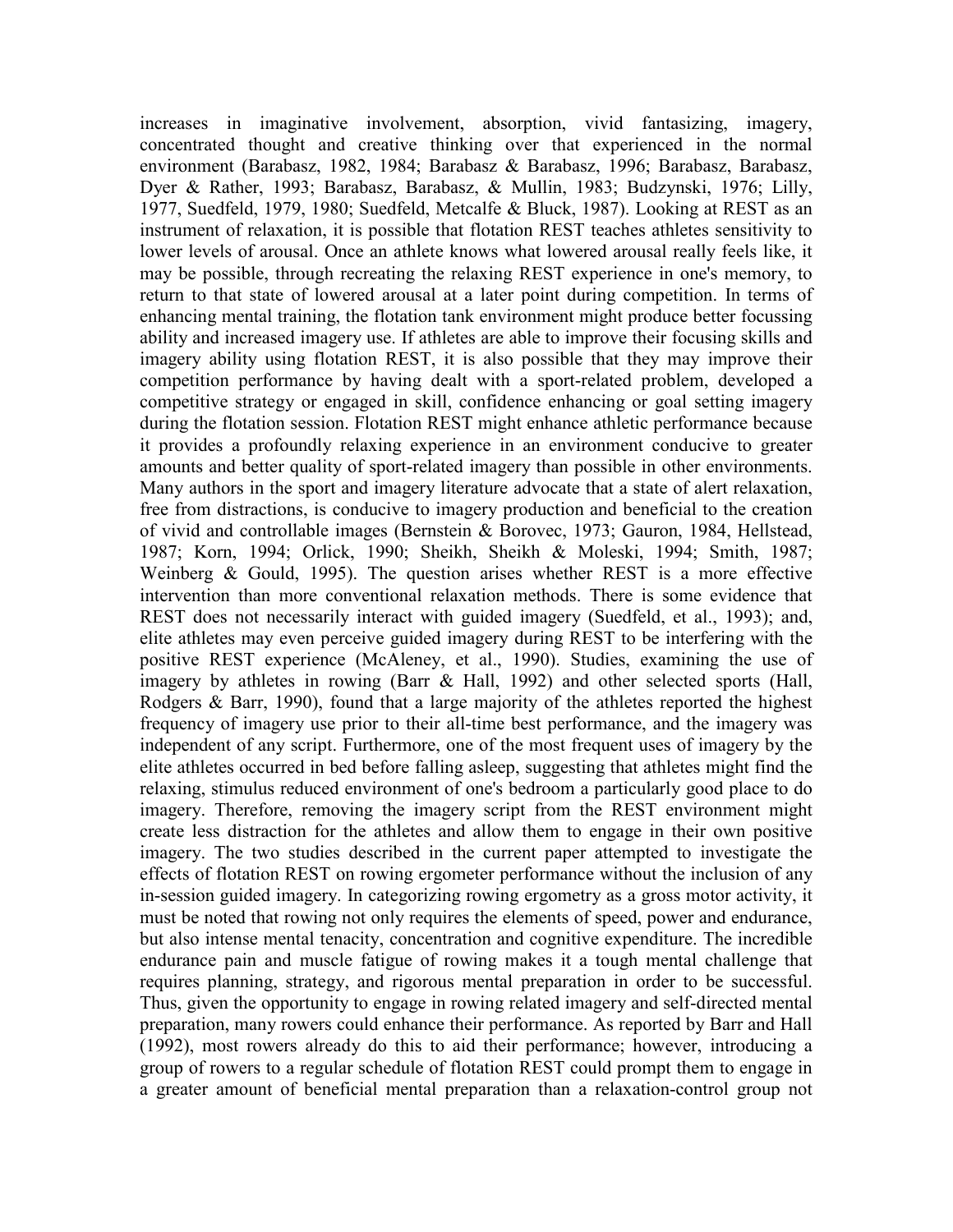exposed to REST. The first of the two studies described in this paper served as a preliminary research project to assess the viability of pursuing an in-depth follow-up study. Both studies utilized change in rowing ergometer performance as the dependent measure and randomly assigned the participants to a REST or relaxation-control condition. Study 1 was a test of the potential for REST to enhance ergometer performance. Study 2 was designed to replicate Study 1 with rowing ergometer performance, but also involved a detailed attempt at explaining the effects of REST on rowing ergometry and mental practice. The following are the hypotheses for the two studies: 1. Study 1: Participants exposed to a series of flotation REST sessions will show significantly greater enhancement of scores from pre- to post- 2000meter test on a rowing ergometer than a control group exposed to simple relaxation sessions. Rowing ergometer performance will be significantly and positively associated with self reports of in-session rowing thoughts/imagery and the REST group will report more rowing thoughts/imagery than the control group. 2. Study 2: Participants exposed to a series of flotation REST sessions will show significantly greater enhancement of scores from pre- to post-2000meter test on a rowing ergometer than a control group exposed to Progressive Muscle Relaxation (PMR) sessions. The participants experiencing REST are expected to report having had a significantly greater increase from baseline on measures of sportrelated imagery production during and following their REST sessions than the control group. It is expected that those athletes who report more rowing-related imagery during the experimental sessions will improve their performance the most. Method Study 1: Preliminary Research Participants Participants (n=40) from the UBC men's and women's rowing crews, varsity, junior-varsity and novice were asked to volunteer in a "relaxation/sport-psychology study". All participants took part in the experimental sessions; however, only 21 participants from the men's team could be used for the analysis. The women were excluded because very few female rowers completed the dependent measure (2000m ergometer test) due to illness, injury, and scheduling problems. Three men also did not complete the dependent measure because they quit the rowing team before the end of the season and one male rower did not complete the dependent measure due to illness. Of the remaining 21 participating members of the men's team there were 12 novice, 2 junior varsity, and 7 varsity rowers. Four of the novices and one varsity athlete were lightweight rowers; the rest of the group was comprised of heavyweight rowers. The average age was  $22.67$  years (SD = 3.25), with a range of 18 to 32 years. The average rowing experience was 1.77 years (SD =  $3.07$ ), with a range of 0 to 10 years. Instrument The Positive Affect Negative Affect Scale (PANAS) was used as a self- report measure to check for individual differences in affect state and differences in response to the experimental and control conditions. The test usually takes about one to two minutes to complete and has been used to demonstrate significant changes in response to therapy (Loor, Daston, & Smith, 1967), physical exercise (Barabasz, 1991) and REST (Barabasz, Barabasz, Dyer & Rather, 1993). Two brief questionnaires were administered during the experimental sessions and two follow-up questionnaires were administered shortly after the experiment. The first questionnaire (Q1) required background information such as age, years of rowing experience, current level of rowing, past experience with mental training and included two questions regarding each athlete's expectancy of the experimental effects. The second questionnaire (Q2) instructed participants to respond to open-ended questions regarding their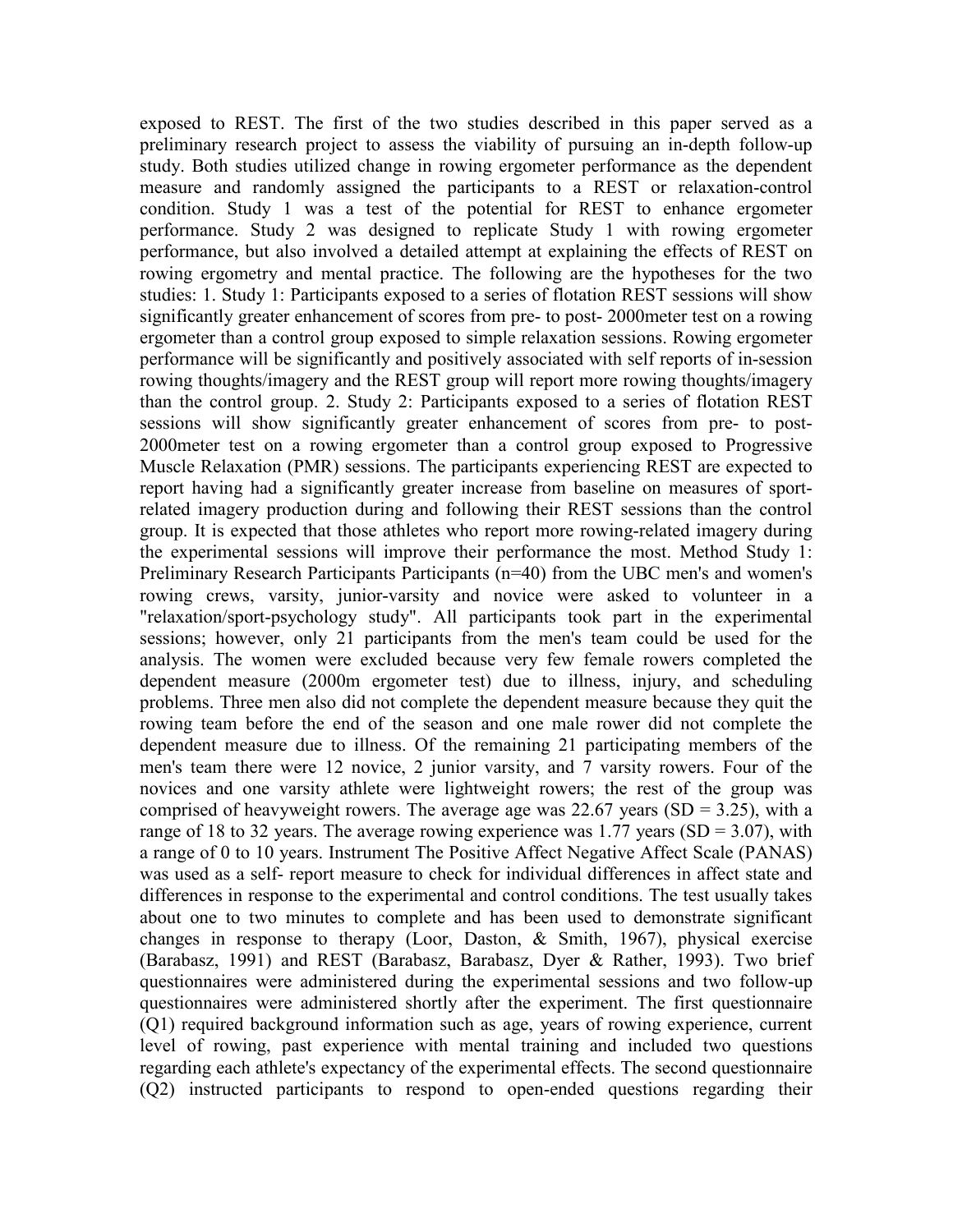"relaxation" experience and to report the thoughts they had during the session. The purpose of Q2 was to discern if the athletes engaged, spontaneously, in any mental practice related to rowing. The first of the follow-up questionnaires (Q3) asked participants to report their feelings about their ergometer performance and how and why it may have been affected by the treatment. The final follow-up questionnaire (Q4) consisted of specific questions regarding the types of thoughts each athlete had during the three experimental sessions, including questions on the use of imagery. It also included questions regarding the athlete's opinion of the study and how much it may have helped different aspects of his rowing performance, including training performance, ergometer performance, regatta/race performance, enjoyment of rowing and recovery from fatigue. The purpose of Q4 was to help discern why the intervention may have had a positive or negative effect on rowing performance.

## Apparatus

Flotation REST Tank: A lightproof and sound attenuated tank, resembling a large covered bathtub, containing a solution of Epsom salts and skin-temperature water, approximately 30 cm deep. The solution has a density of approximately 1.30  $g/cm3$ , making it possible to float on one's back with face and chest out of the water. Chamber/Relaxation Control: Participants sit in a comfortable, posture-fitting alpha-chair with their feet stretched out on a padded footrest inside a REST chamber. The chamber is a small lightproof room with sound absorbing walls that is used to create a stimulusreduced environment like the tank. For the control group, however, the lights were turned on and soft relaxing music was playing. The control condition simulated typical relaxation procedures that might take place in the home, yet prompted deeper relaxation due to social isolation, the relaxing feel of the chair, ambient sound reduction (except for the music) because of the sound attenuating walls of the chamber, and experimental expectancy. Concept II Rowing Ergometer: A rowing machine that closely simulates the rowing motion and the force needed to move a rowing shell on the water. Most countries in the world that have competitive rowing programs use the Concept II for rowing ergometer competitions. Most university, club and national team rowing programs in North America recognize the Concept II as the standard in dry-land rowing training. Although it has been suggested that skill measurement precision may be a factor in testing the effects of REST (Suedfeld et al., 1993), and previous studies involving gymnastics, basketball, tennis and ski racing (excluding dart throwing and rifle marksmanship) have utilized more crude measures of skill, the Concept II Rowing Ergometer to be used in this study offers a very precise measures of performance, displaying time to the nearest hundredth of a second. The times achieved for 2000m by a single rower on an ergometer are comparable to the pace achieved when rowing in a four or eight man rowing shell on the water for 2000m.

## Procedure

The procedure was designed to assess the effects of flotation REST on participants' 2000m rowing ergometer performance. With the coaches' approval of the proposed study, the men and women's rowing crews were asked for their voluntary participation in a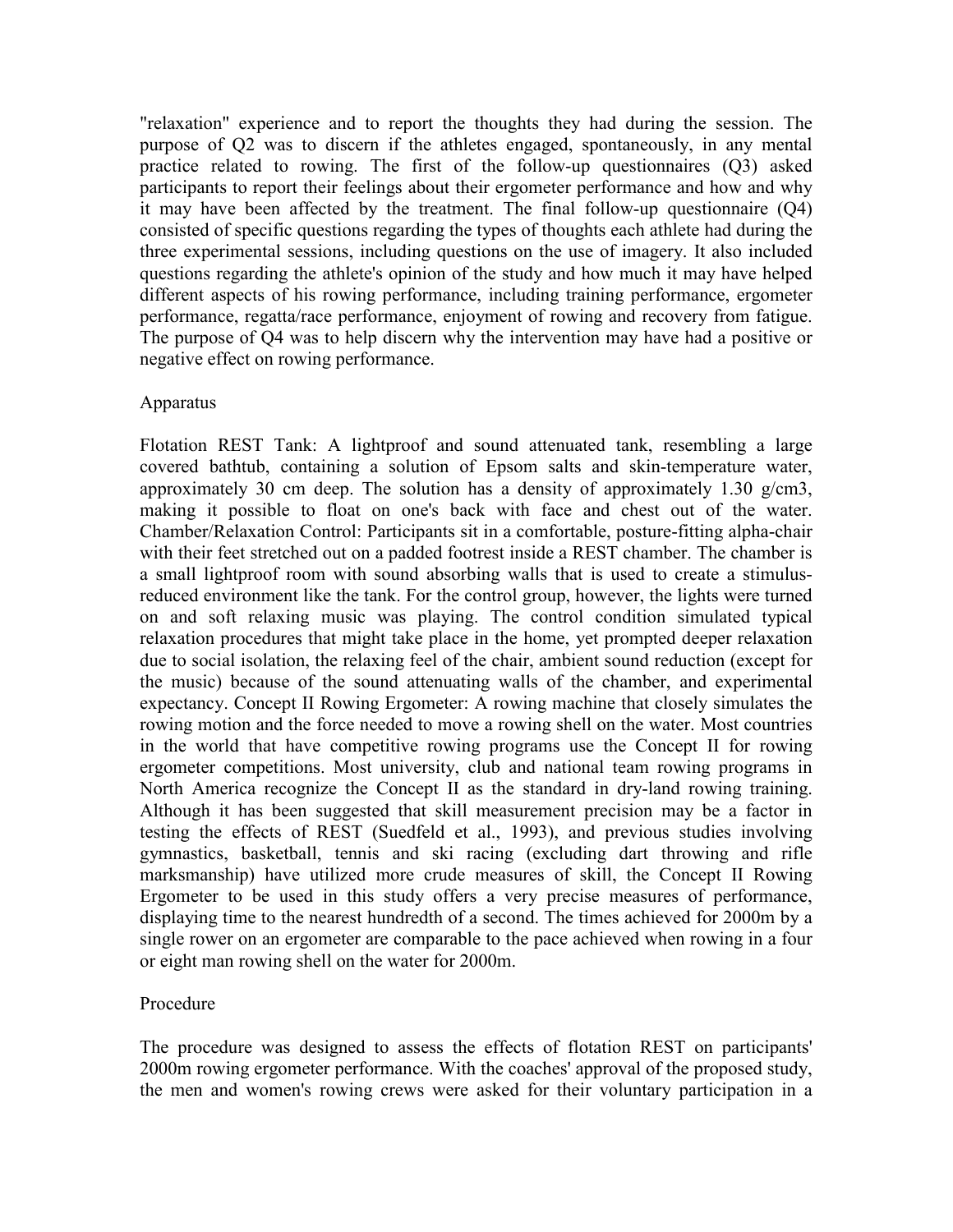"relaxation study". Participants were matched based on past ergometer scores obtained from the coach, and then randomly assigned to either the flotation REST condition or the chamber/relaxation-control condition. Participants were brought into the lab in pairs and given a full introduction to both "experimental" conditions, including a brief mention of the potential effects of relaxation training on athletic performance. Participants were informed that they had been randomly assigned to one of the two "relaxation environments" for statistical reasons and that the researcher was interested in looking at the effects on rowing performance of relaxing in environments with differing levels of environmental stimulation. In order to control for the placebo effect, participants were told that, although relaxation had been shown to have a positive association with athletic performance, the amount of relaxation that was optimal for a given sport was not clear; thus, we were testing differing relaxation environments to find one that might be suited best for rowing. Participants were informed that they would be free to try out the alternate environment after the study had been completed. Following the introduction, both participants for each session were asked to fill out a consent form, the first background questionnaire (Q1) and the PANAS, and then each participant entered their assigned environment for a one hour period. Both groups were monitored through a one-way intercom system for the duration of their sessions. Following the one-hour session, each participant filled out the PANAS and the Q2 regarding their thoughts during the "relaxation experience". All participants came for three sessions, once a week for three weeks at the same time and day each week. After the third week, all of the participants had to take an "erg" (ergometer) test of 2000m that had been scheduled by the coach as part of their regular training. The erg test was also part of the criteria for making the top boat, which would be travelling to compete at a large international regatta in California, ensuring maximum motivation on the dependent measure from all rowers. Results from ergometer testing done three weeks prior to the study and results from the post-study ergometer testing were used to generate difference scores for the statistical analyses. Following the post-intervention ergometer test, participants filled out Q3 and Q4.

Results and Summary Pre-experimental expectancy, possible confounds and postexperimental beliefs about effects of the study: A matrix of Pearson's r revealed a significant correlation between pre-experimental expectancy and post experimental perceptions of intervention effects on ergometer performance for the REST group, r (11)  $=$ .70, p <.02, with no significant correlation for the control group, r (9) =.50, p >.10. There was no correlation, however, between pre-experimental expectancy and ergometer score improvement for either group: REST, r (11) = 06, or control, r (9) = -.20. A series of one-way ANOVAs revealed no significant differences between REST and control for any of the following factors: level, rowing experience, prior use of mental training, prior use of relaxation techniques and age, suggesting that the matching technique was successful in creating two homogenous groups. Ergometer score performance: Ergometer performance was analyzed using a 2x2 (group x erg-test) repeated measures ANOVA. The ANOVA yielded a significant group x erg-test interaction effect  $F(1, 19) = 4.67$ , p<.05. Follow-up analyses, utilizing the corrected error term from the original ANOVA, revealed that the REST group ( $M = 6.23$ , SD = 5.39) improved significantly from pre- to post- 2000 meter ergometer test  ${F(1, 19) = 17.27, p \le 0.001}$ , and their improvement was significantly greater than the control group ( $M = 1.43$ , SD = 4.68) who did not improve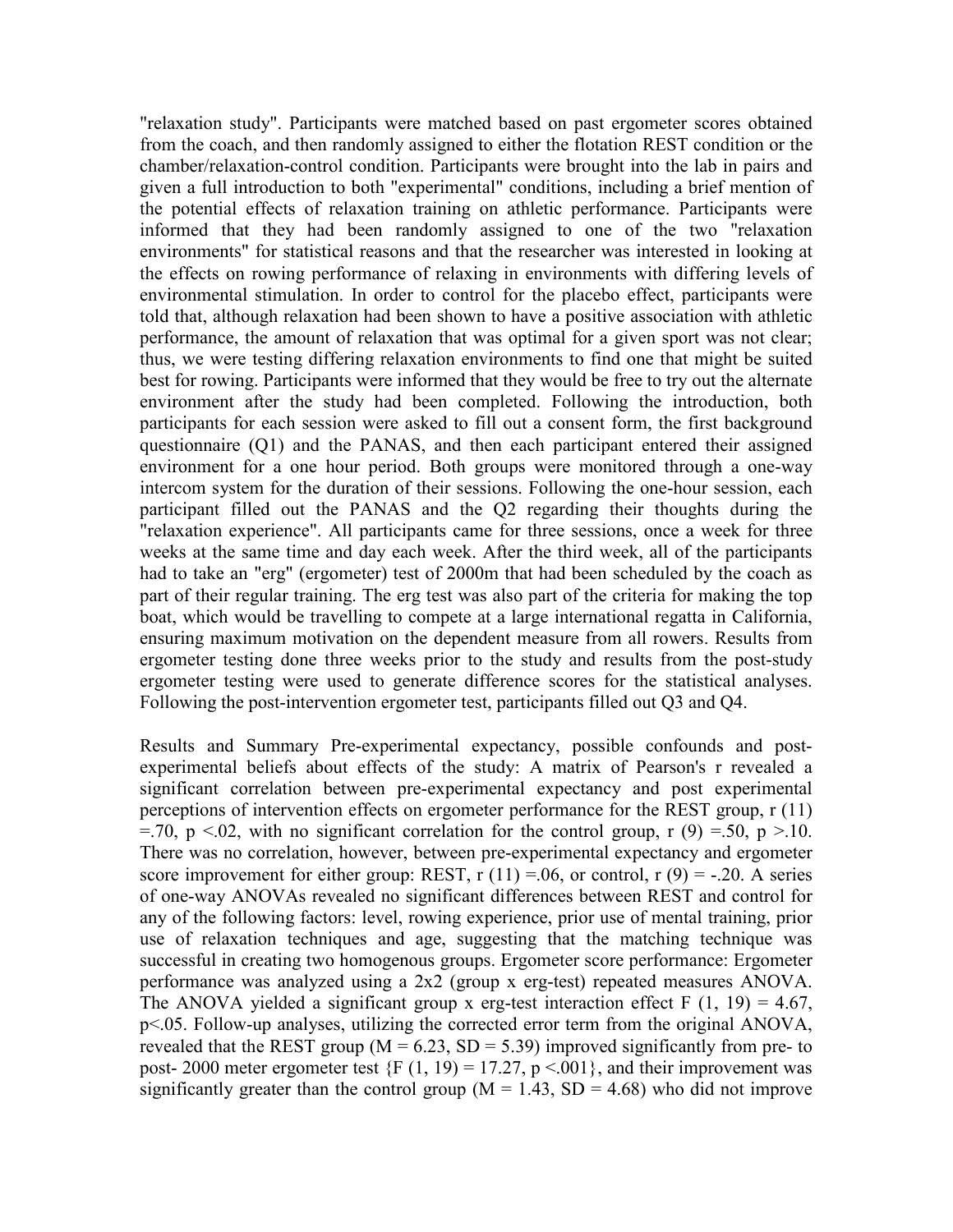significantly  $\{F (1, 19) = .96, p > .40\}$ . Rowing imagery/ergometer score performance interactions: The answers to the open-ended questions in Q2 were coded for the frequency of rowing related thoughts. For an analysis of the impact of rowing thoughts (imagery) on ergometer performance, two groups were formed by dividing the rowers into either high or low frequency of rowing thoughts. A 2x2 (thought frequency x ergtest) repeated measures ANOVA was performed. The ANOVA revealed a significant interaction effect F (1, 18) = 6.19, p < 0.05, where the group of rowers who reported a higher frequency of in-session thoughts about rowing improved significantly more ( $M =$ 7.07,  $SD = 3.56$ ) on the 2000 meter ergometer test than rowers who did not spend as much in-session time thinking about rowing  $(M = 1.32, SD = 2.45)$ , regardless of experimental environment. A  $2x2x2$  (environment x thought frequency x erg test) ANOVA with repeated measures on the last variable revealed no significant interaction effects among the three variables.

The results, however, were in the expected direction with the group who reported the highest frequency of in-session rowing thoughts, and experienced flotation REST improving the most ( $M = 7.07$ ,  $SD = 5.30$ ), and the group who reported the lowest frequency of in-session rowing thoughts and experienced the control condition improving the least ( $M = 1.9$ ,  $SD = 4.17$ ). The low power of the test may also have contributed to the lack of a non-significant interaction. PANAS results: For the three experimental sessions, the REST group showed no significant changes in either positive  $(M = -17, SD)$  $= 3.81$ ) or negative (M = -.96, SD = 2.47) affect from pre- to post-session. The control group showed a significant drop (t  $(8) = -3.41$ , p <.02) in positive affect from pre-to postsession (M = -4.42, SD = 3.66), with no significant change in negative affect (M = -.50,  $SD = 2.37$ ). Two cumulative scores for each affective scale, positive and negative, were obtained by summing the changes in affect from pre- to post-session for all three sessions; these cumulative scores were used to provide a general picture of affective response to the different experimental conditions over the course of the study. These cumulative affect scores were then correlated with pre- to posttest changes in ergometer score. Pearson's r revealed a significant correlation between the positive affect cumulative score and ergometer score improvement,  $r(8) = 0.81$ ,  $p < 0.02$ , for the REST group; there were no other significant correlations for either group. A series of one-way ANOVAs revealed a significant difference between REST and control for the general affect scores, whereby the control group experienced a significant drop in post-session positive affect and the REST group maintained high pre-session levels. Although there was a greater drop in negative affect for the REST group than the control, this difference did not reach significance at the .05 alpha level. Summary Study 1 found that the group exposed to the flotation REST environment once a week for three weeks improved significantly from pre- to posttest on a 2000 meter ergometer performance; the REST group's improvement was significantly greater than the relaxation-control group, who did not improve significantly. The other most salient factor was that rowers who reported a high frequency of in-session thoughts about rowing improved significantly more on the 2000 meter erg-test than rowers who did not spend as much in-session time thinking about rowing, regardless of experimental condition. Despite no significant three-way interactions among experimental environment, in-session rowing thought frequency and ergometer performance, the group who experienced the flotation REST environment and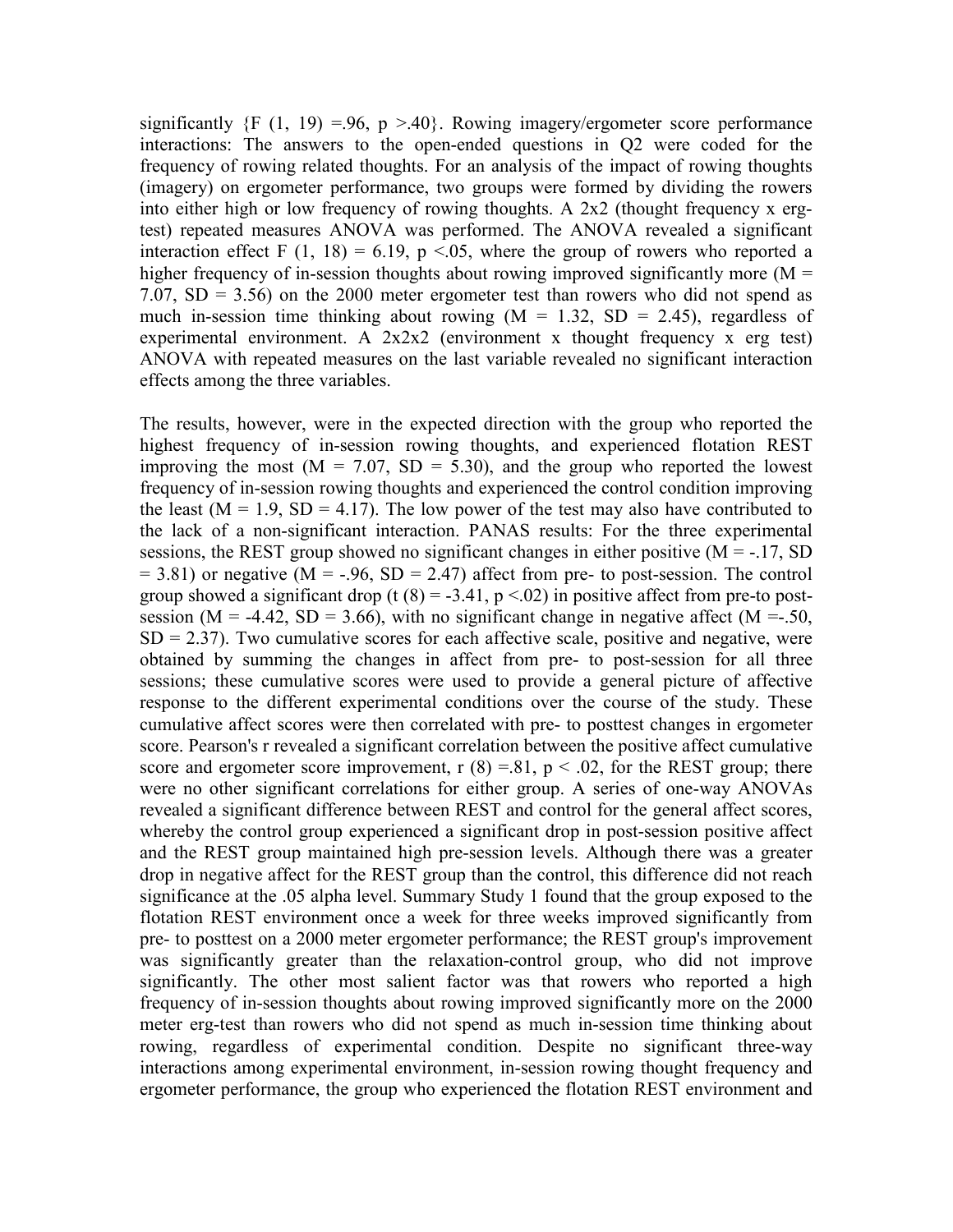reported thinking about rowing with the greatest frequency did improve the most. Subjective reports from rowers in response to the follow-up questionnaire supported the finding that rowers who experienced the tank spent more time engaging in rowing related imagery than those in the relaxation-control condition. While there was a moderately strong correlation between pre-experimental expectancy and post-experimental perceptions about the effects of the intervention on ergometer performance for the REST group, there was no association, among expectancy, post-experimental perceptions of intervention effects and actual ergometer performance, thus suggesting that the effects of the REST environment on ergometer performance could not be attributed only to a placebo effect. PANAS scores indicated that REST was associated with a state of alert relaxation and sustained positive affect. Higher positive affect during REST was also associated with greater improvements in ergometer performance. The control condition was associated with a state of overall decreased affect. The results of the preliminary study provide strong grounds for continuing the research on REST and rowing ergometer performance and for testing the imagery/REST hypothesis. Method Study 2: Principal Research Participants Participants (n=26) from the UBC men's rowing program were approached to voluntarily participate in a mental training study. After the first meeting and gathering of some of the baseline measures, two rowers dropped out of the study. Of the twenty-four participants that remained, the ages ranged from 18-33 years with an average age of 22.54 years. Twelve rowers had four months rowing experience prior to the beginning of the experimental sessions, 11 rowers had 18 months experience, and 1 rower had 2.5 years of experience. The final sample (12 control and 12 experimental) was represented by 15 men from the novice crew, 4 from the lightweight varsity crew and 5 from the heavyweight varsity crew. Instrument The Sport Competition Anxiety Test (SCAT; Martens ??????? ., 1990) was used to gather baseline and post experimental data on individual differences in trait anxiety and arousal. Stable pre- to post-test SCAT scores would indicate that it was a valuable measure to use as a pre-experimental matching factor. The Sport Imagery Questionnaire (SIQ; Hall, Mack, & Paivio, 1996), and the Movement Imagery Questionnaire (MIQ-R; Hall & Martin, in press) were used to gather baseline measures of sport imagery use and content and visual and kinesthetic imagery ability. Sport imagery content and use were also assessed again in the post-experimental period to determine the effect of the environment on imagery practiced. Imagery use has been associated with all-time best performances by rowers and athletes in other sports (Barr & Hall, 1992; Hall, Rodgers & Barr, 1990). Imagery ability has been suggested as a mediating variable that must be considered in studies investigating the effects of imagerybased strategies (Murphy, 1994); imagery ability has also been shown to interact with learning during flotation REST (Taylor, 1990). A brief background questionnaire (BQ) required information on age, years of rowing experience, current level of rowing, current rowing goals, and past experience with mental training; it included questions regarding each athlete's expectancy of the experimental effects. The first experimental questionnaire (Q1) instructed participants to report their previous week's physical training (PT) schedule in order to account for training as a possible confound. Training logs were compared to the coaches' schedules and participants were specially instructed to be completely honest. The second experimental questionnaire (Q2) instructed participants to report on the amount of imagery, if any, and amount of relaxation training, if any, that they had engaged in outside of the lab during the previous week. The third experimental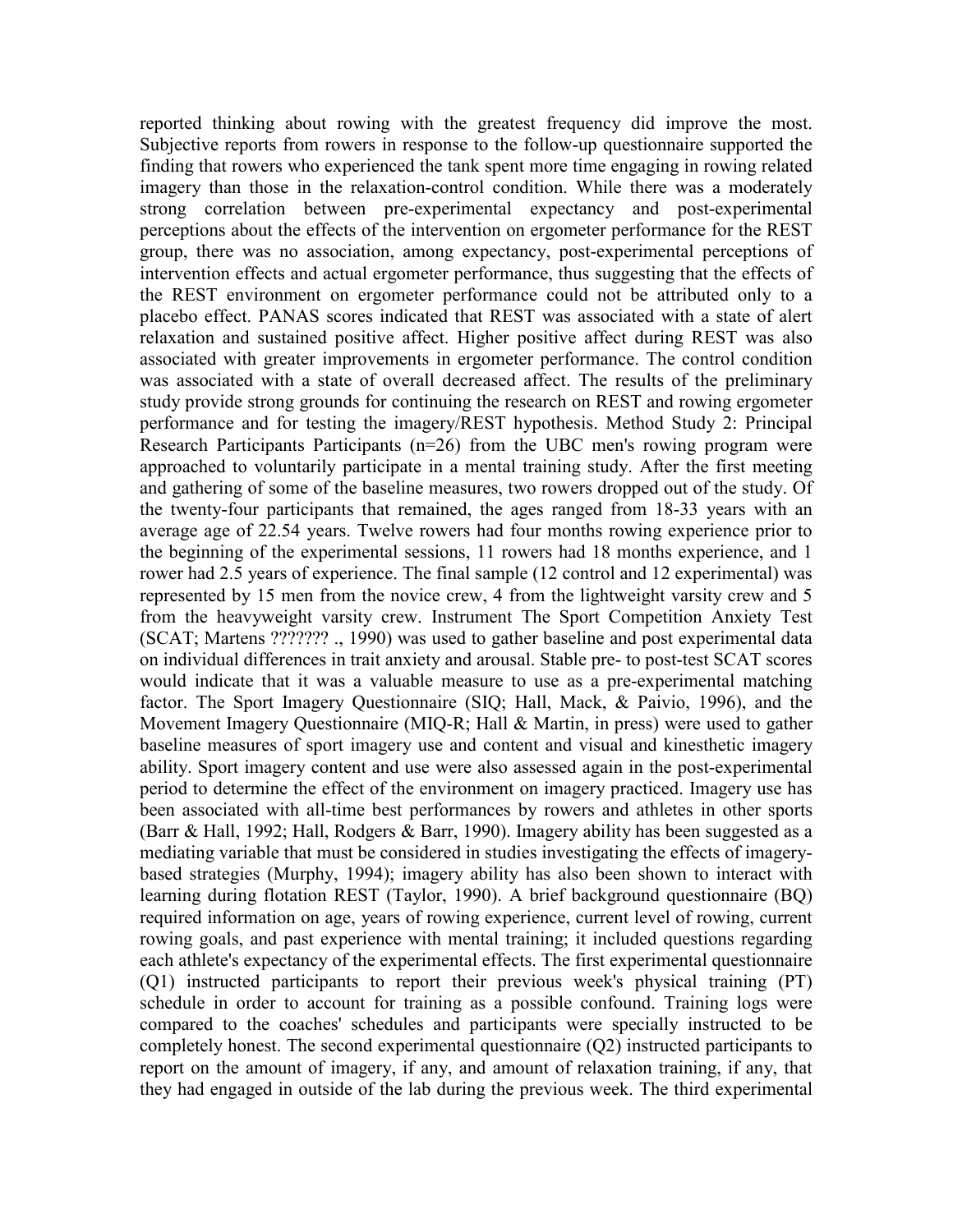questionnaire (Q3) instructed participants to respond to questions regarding their "relaxation/imagery" experience during the session. They were asked for a general description of each session and a detailed description of their thoughts and any associated emotion, sensation or other feeling, and if they engaged in any rowing-related imagery. The second half of the questionnaire included a question asking participants to rate the level of relaxation experienced during the session on a scale of 1-10 with 1 anchored by the statement, very tense; I could feel that my muscles were tight; I could not imagine feeling less relaxed; and, 10 anchored by the statement, very relaxed; my muscles were loose; I felt more relaxed than from any previous experience in my life. A post-ergometer questionnaire (PEQ) instructed participants to rate the contribution that participating in the study made to their erg performance. Participants were asked to describe why the lab sessions did or did not have an effect on their performance. After the final erg test, several more questions were added to the PEQ asking the rowers to report on what they thought were the most important contributors to their performance. The final follow-up questionnaire (Q4) was administered to participants after their last erg test and after they had tried out the alternate experimental condition. Participants were asked the same questions as Q3, regarding each participant's experience of the condition, as well as several questions asking participants to make comparisons between the two environments, such as which environment they thought was better for relaxation and which one was better for imagery practice. They were asked for their general impressions of the study and how they thought that participation in it had impacted upon both their ergometer and on-water performance, and if participation in the study prompted them to engage in more imagery-use outside the lab than they would have otherwise engaged in had they not participated in the study. The Imagery Content Questionnaire (ICQ), asked participants to respond to questions regarding the specific content and frequency of their rowing imagery done in and outside of the lab. Barr and Hall (1992) found a relationship between imagery use and rowing performance for competitive rowers, with the highest frequency of imagery use being associated with all-time best performances. Thus, the ICQ served the purpose of obtaining a measure of imagery frequency for different types of rowing imagery that could be compared with changes in ergometer score. The ICQ included ratings of the following items for on-water and ergometer imagery, with separate scales for in-lab imagery and outside-of-lab imagery: I imaged technique on the ergometer/water; I imaged being motivated while rowing on the ergometer/water; I imaged pushing myself past the pain while on the ergometer/water; I imaged pulling a certain 500m split time while on the ergometer; I imaged focussing and refocussing while rowing on the water; I imaged achieving a certain score while on the ergometer; I imaged winning while rowing on the water; I imaged cue words to keep me going while rowing on the ergometer/water; I imagined my short term goals for rowing on the ergometer/water; I imagined my long term goals for rowing on the ergometer/water. Content frequency was rated on a 7-point scale, from 1 - almost never to 7 - almost always. Apparatus Flotation REST Tank: Same as described in Study 1. Chamber/Progressive Relaxation Control: Participants lay on a comfortable bed inside a lighted REST chamber and listened to a tape taking them through progressive muscle relaxation (PMR) training. The control group was given the PMR training in order to keep them motivated to participate in the study. Motivation to participate and controlling for the placebo effect have been suggested to be crucial elements of performance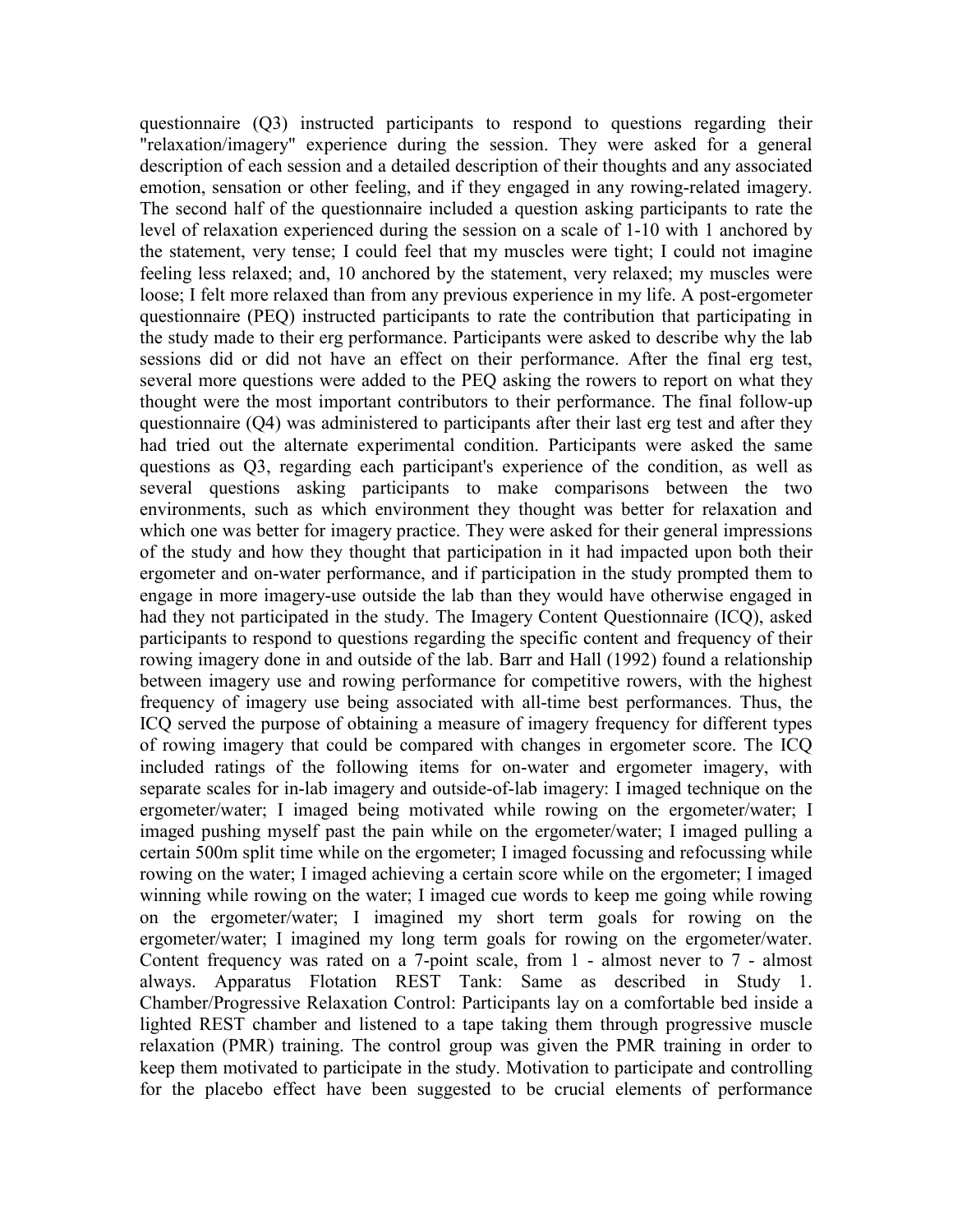enhancement studies (Gould & Udry, 1994; Vealey, 1994). PMR training was chosen as a technique for use with the control group for the following reason: flotation REST is a total body relaxation technique that may have a positive effect on sport performance; similarly, PMR is also a total body relaxation technique that may have a positive effect on performance (Onestak, 1989). Since the hypothesis is that REST will have an effect beyond mere relaxation, it is important to compare it to a relaxation control group. Concept II Rowing Ergometer: Same as described in Study 1. Procedure The procedure was designed to assess the effects of flotation REST on participants' rowing ergometer performance over 2000m compared with the effects of a PMR control condition. Participants were introduced to the experimenter by the rowing coach and asked to volunteer for the study, at which time volunteers were asked to fill out baseline measures of imagery-use and ability, and trait anxiety. The baseline measures were collected in the third month of the season, approximately 5-6 weeks prior to the first experimental session. At the midpoint of the season, volunteers were asked to participate in the experimental "relaxation/imagery" sessions. Participants were matched based on past ergometer scores obtained from the coach, level of rowing, baseline measures of imagery use and ability and levels of trait anxiety. They were randomly assigned to either the flotation REST treatment condition or the progressive muscle relaxation (PMR) control condition. Participants were invited to the lab and given a full introduction to both "experimental" conditions and a brief mention of imagery/relaxation use in sport. Both groups were told about the involvement of imagery in the study for several reasons: first, to increase interest and motivation to stay in the study; and, second, to ensure that both groups had equal expectations about imagery and relaxing environments before they began the experiment. Participants were informed that they had been randomly assigned to one of the two "relaxation environments" for statistical reasons, and that the researcher was interested in looking at the effects of different relaxation techniques/environments and imagery on their rowing. In order to create equal expectations and to control for the placebo effect, all participants were told that although relaxation and imagery have been shown to have positive effects on athletic performance, the type of relaxation/imagery combination that is optimal for a given sport is not clear; thus, we were testing differing relaxation/imagery techniques to find one that might be suited best for rowing. Following the introduction, participants were asked to fill out a consent form and the weekly PT training log (Q1). To ensure that all of the participants had equal expectations about what to do with their time in the environment, both groups were given the suggestion before entering the environment for the first time to practice rowing-related imagery. Participants were provided with a standardized outline of the type of imagery they might practice and the following definition of imagery was provided and discussed with each rower: Imagery is the imaginal rehearsal of an action, event, sensation or emotion in the absence of the action, event, sensation or emotion. It is not just a visual picture in the mind; it also includes what is called kinesthetic imagery, which is imagined sensation (or imagining what the body feels like). When doing imagery as it relates to sport, it does not just include visualizing the technical aspects of the movement (although this is part of it); imagery can include mental simulations of a strategy (i.e. how you approach a 2000m ergometer test), mental simulations of winning an event, medal or championship; imagery can also include mental simulations of your mental state during a performance, practice, or training routine (i.e. you may imagine yourself pushing yourself past the pain of a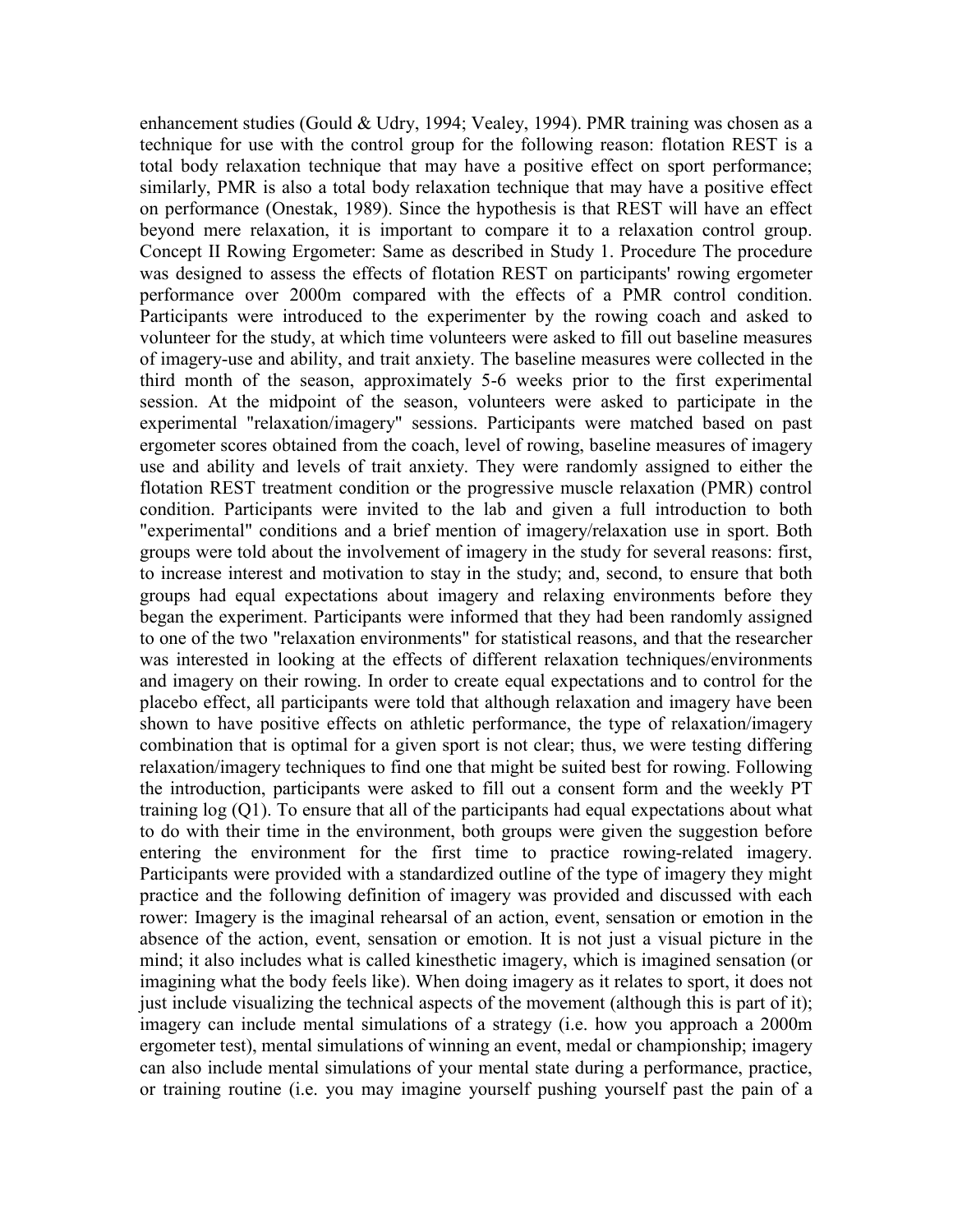rowing race); imagery also includes how you might feel; you can use it to mentally simulate the positive emotions of success; it can be used to simulate calming yourself before training or competition; it can be used to boost your self-confidence by recalling a past positive event or imagining yourself doing well in the future. Finally, it also can be used for skill practice and anything else that comes to mind in relation to the sport of rowing. Participants were given no imagery script or guidance during their session. The sole purpose of the suggestion/discussion on imagery was to ensure that what was being compared in these two conditions was how the environment impacted upon imagery practiced. If some of the rowers did not even think to engage in imagery, then what was being measured may not have been the extent to which these environments are conducive to imagery use, but rather the extent to which rowers in general happen to use rowing imagery. Following the imagery suggestion, participants entered the assigned condition for 50 minutes. For the first session of the experiment, both groups only spent 25 minutes in the environment. This session was included to give participants an introduction to the protocol and to ensure that each was comfortable with the environment that he would be going into once a week for the following 6 weeks. The subsequent 6 sessions, including the post-experimental condition-switch, were all of full length. Before each session, participants filled out the Q1 and Q2, physical and mental training logs. Following each session, each participant filled out the Q3 regarding his thoughts, imagery and state of relaxation during the session. Erg testing in this study was part of the coaches' regular training program, ensuring maximum motivation from the rowers. All ergometer scores were gathered from ergometer competitions set up by university, provincial, and national rowing programs. The ergometer scores of interest were obtained from three different 2000m ergometer competitions: "Beat the Beast", a regional competition after week 2 of the study, "Monster Erg", a national competition after week 3, and "Power Erg", an intrauniversity competition after week 6. Results from the ergometer testing were used to generate difference scores for the statistical analyses. Not all rowers were present at every ergometer test due to illness or other reasons. Tests that were missed were made up during the week following the official test. Following the post-intervention ergometer test, all rowers were asked to spend one session in the alternate environment and asked to compare the two for utility in practicing imagery and relaxation. Finally, all rowers were administered the SIQ, and SCAT again. Results Pre-experimental expectancy question, possible confounds, and post-experimental beliefs about effects of the study: A one-way ANOVA (group x expectancy question) revealed no significant difference between REST  $(X(12) = 4.58, SD = .67)$  and PMR  $(X(12) = 4.75, SD = .75)$  for expectancy of experimental effects,  $F(1, 22) = .33$ ,  $p > .50$ . A series of one-way ANOVAs revealed no significant differences between REST and PMR for any of the following factors: imagery ability, SIQ (or any subscale), prior rowing ergometer performance, prior use of relaxation techniques, prior use of mental training, rowing goals, rowing experience and age, suggesting that the matching technique was successful in creating two homogenous groups. Ergometer Score Performance: Between and within group comparisons were made for changes in ergometer score for each of the following three erg-test combinations: Beast to Monster Erg, Beast to Power Erg, and Monster to Power Erg. The third erg difference, Monster to Power Erg, was considered the most important difference as it involved competitions with the most important consequences (national ergometer ranking and regatta team selection). A 2x2 (group x erg-test) repeated measures ANOVA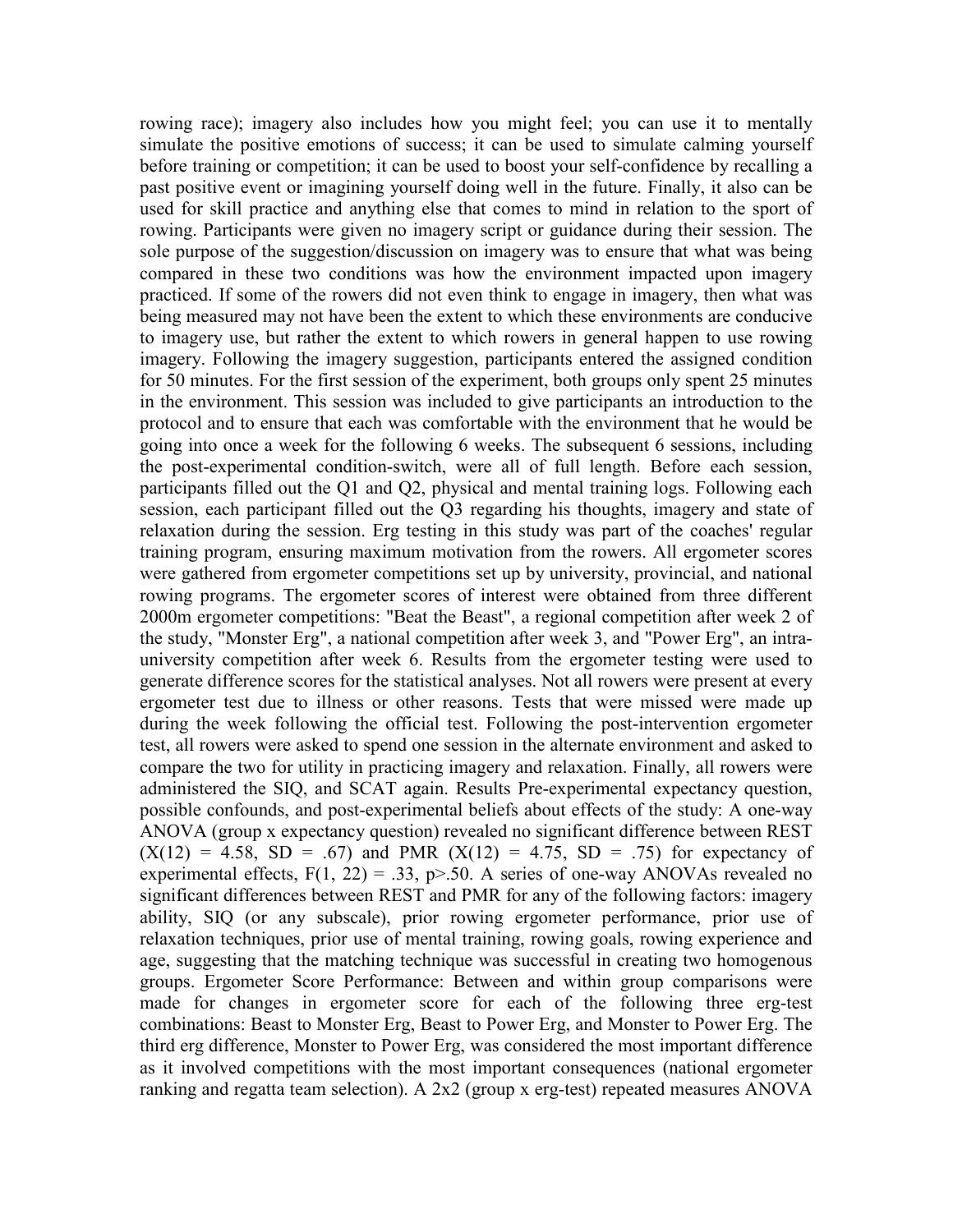was performed for each erg-test comparison. For novice and varsity heavyweight rowers combined, there was a significant interaction effect between erg score improvement and group for the Beast to Power Erg comparison,  $F(1,18) = 4.69$ ,  $p<.05$ , (the lightweight rowers did not compete at the Beast). For all rowers, the Monster to Power Erg comparison yielded results that approached significance at the .10 alpha level (See Figure 1 and Table 1). Within-group comparisons with paired samples T-tests revealed significant improvement on all three erg-test comparisons for the REST group, with no significant improvement for the PMR group on any erg-test comparison (See Table 1). For several reasons, analyses were also run for the novice and varsity men separately. The varsity group had all participated in the preliminary study the previous year; more varsity rowers than novices missed the scheduled test dates and had to make them up on alternate days; and, the novices were a larger, more homogenous group than the varsities. For the novice men-only, there were significant interaction effects between erg score improvement and group for the Beast to Power Erg and Monster to Power Erg comparisons (See Table 2). Within-group analyses with paired samples T-tests revealed significant improvement on all three erg-test comparisons for the REST group, with no significant improvement for the PMR group on any erg-test comparison (See Table 2). For the varsity men-only, there were no significant interaction effects between any of the erg score improvements and group, nor were there any significant results for any of the within-group comparisons (See Table 3). Imagery measures and Erg score improvement: To assess the relationship of imagery-use, imagery content, imagery duration and changes in all of these to erg score improvement, correlation matrices were generated for the imagery measures/erg score improvement relationships for each group. The matrices were examined for any significant correlations and also for consistent patterns within each of the groups, REST and PMR. As the imagery construct is complex and difficult to measure, looking for patterns in the data was considered important. Where relevant, between-group analyses using ANOVA were also conducted to check for absolute differences in imagery among REST and PMR groups. SIQ Results Between and within group comparisons were made for changes in SIQ and all five subscales from pre- to post-experiment. A 2x2 (group x SIQ score) repeated measures ANOVA was performed for each of the pre-post SIQ total and subscale scores. For all levels, novice and varsity combined as well as for novice and varsity separate, there were no significant interaction effects between pre-post SIQ scores and group; varsity and novice rowers changed their scores on the SIQ about the same amount and in the same direction. Main effects were revealed for the Cognitive General and Motivational General-Arousal subscales for all rowers. All rowers significantly increased their scores on Cognitive General from pre- (X  $= 4.35$ , SD = 1.37) to post-experiment (X = 4.94, SD = 1.17), F(1,21) = 8.27, p<.01, and on Motivational General-Arousal from pre-  $(X = 4.33, SD = 1.33)$  to post-experiment  $(X$  $= 4.82$ , SD = .94), F(1,21) = 4.47, p<.05. Correlational analyses revealed no significant associations or consistent group patterns between any SIQ score changes and erg score improvement. The change in the Cognitive General subscale shared a slight correlation with erg score improvement for the Monster to Power Erg difference,  $r(23) = .29$ , which approached significance at the .10 alpha level. Weekly Outside-Lab Imagery Report ANOVAs revealed no significant group differences for amount or for changes in amount of imagery done outside of the lab for all rowers. Analyses by level, separately, yielded the same non-significant results. Correlational analyses revealed a significant positive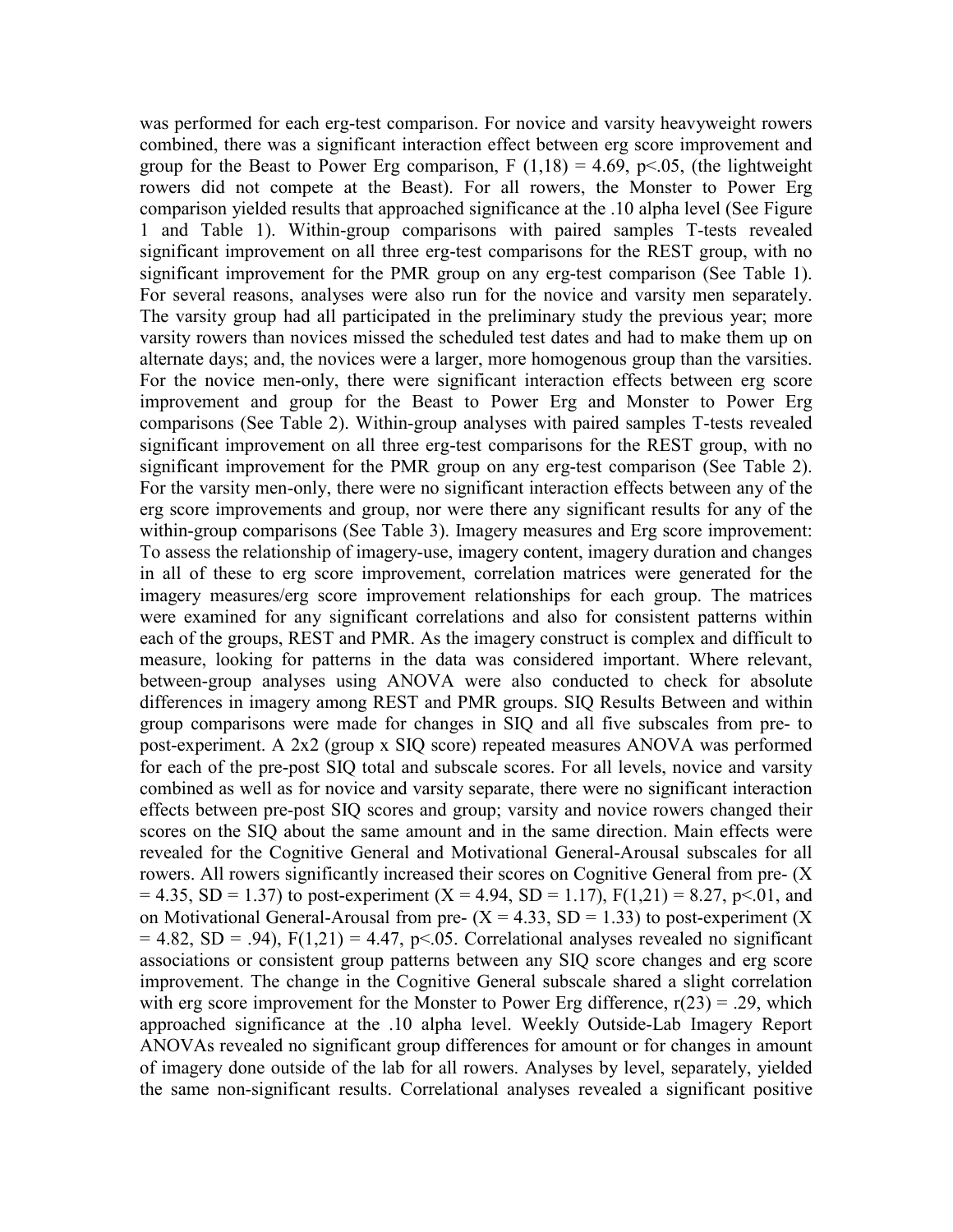correlation between change in outside-lab imagery and erg score improvement for the PMR group on the Monster-Power erg difference,  $r(10) = .75$ ,  $p<.01$ , with a nonsignificant negative correlation obtained for the REST group,  $r(10) = -17$ . Imagery-Content Questionnaire (ICQ): For all rowers, ANOVAs revealed no significant group differences on any of the items on the ICQ. A breakdown of the correlational analyses by level revealed different patterns for novice and varsity rowers. Novice Men ICQ Results Results for the novice men yielded a cross-over interaction between the total ICQ score and erg score improvement for REST vs. PMR. Total ICQ scores were positively correlated with erg score performance (erg difference 2) for the PMR group,  $r(8) = .87$ , p<.005, but were non-significantly, negatively correlated with erg score performance for the REST group,  $r(7) = -.20$ ,  $p > .25$  (see Figure 2). Examination of the correlation matrix for individual ICQ items and erg score improvement for the REST group revealed a pattern of low, negative correlations for most of the ICQ items and erg difference scores (see Table 4). There was a pattern among the magnitudes of the correlations in which twelve out of the sixteen correlations had a larger magnitude if the imagery was practiced in the lab versus outside of the lab. Examination of the correlation matrix for the PMR group indicated a pattern of moderate to strong positive correlations for several of the ICQ items and ergometer difference scores (see Table 4). There was a pattern among the magnitudes of the correlations in which 13 out of 16 correlations had a larger magnitude if the imagery was practiced outside the lab versus in the lab. Four descriptive variables also were created by summing the ICQ items in the following categories: rowing ergometer imagery done in the lab; rowing ergometer imagery done outside of the lab; total rowing imagery done in the lab; and total rowing imagery done outside the lab. These variables were then correlated with change in ergometer performance. The correlation matrix for the REST group revealed non-significant, negative correlations among ICQ summary scores and change in ergometer performance, with the in-lab imagery/erg difference associations demonstrating higher magnitudes than the outside-lab imagery/erg difference associations. The correlation matrix for the control group revealed the opposite: there were significant positive correlations among all ICQ summary scores and change in ergometer performance, and the outside-lab imagery/erg difference associations demonstrated higher magnitudes than the in-lab imagery/erg difference associations (see Table 4). Varsity Men ICQ Results Results for the varsity men yielded the same pattern of correlations between the ICQ scores and erg score improvement for both REST and PMR; thus, the groups were combined for the analyses. Total ICQ scores were positively correlated with erg score improvement,  $r(9) = .62$ ,  $p \le 0.08$ ; the overall correlation matrix yielded mostly positive correlations between individual ICQ items and erg difference 3 (Monster-Power Erg) (see Table 4). The magnitudes of the correlations were greater if the imagery was done inside the lab versus outside of the lab for thirty of the thirty-two correlations. The correlations among the ICQ summary scores and change in ergometer performance showed significant positive correlations for the in-lab ergometer imagery/erg difference associations and the Total in-lab ergometer and onwater imagery/erg difference associations (see Table 4). There were no significant associations among outside-lab imagery summary scores and change in ergometer performance (see Table 4). Physical Training (PT) and Erg Score Improvement: Changes in average weekly training minutes for rowers in each group were examined for their associations to erg score improvement. Difference scores for weekly training were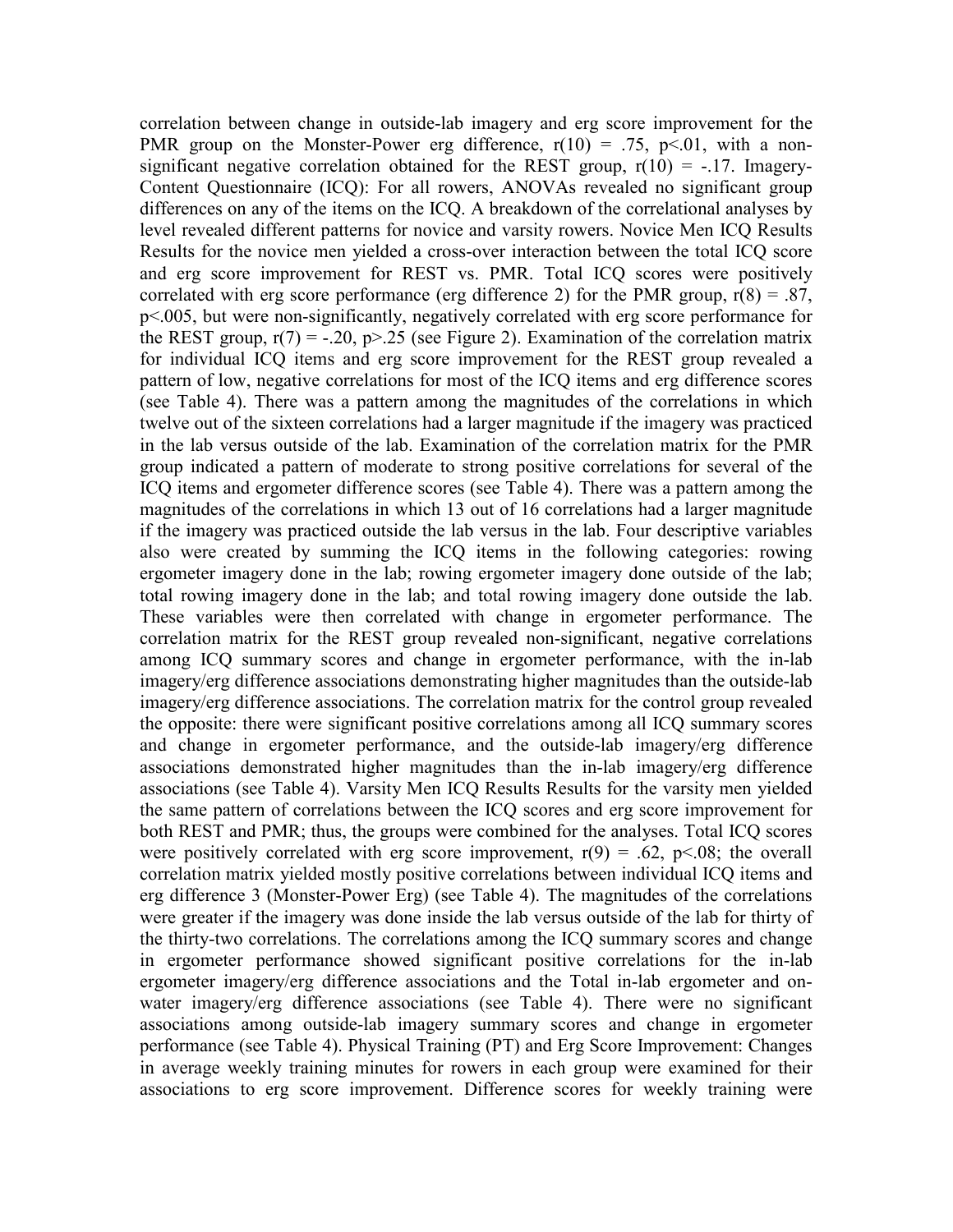created by subtracting the average weekly training minutes for the 2 weeks preceding one erg test from the average weekly training minutes for the 2 weeks preceding the erg test of comparison. These difference scores were compared with erg difference scores to determine if changes in training were associated with changes in performance. With all rowers together, there were no significant correlations between changes in average weekly training and changes in erg performance. However, with the groups separated, analyses revealed a crossover interaction between physical training (PT) and erg score improvement (see Figure 3). For the REST group, an increase in PT preceding the later erg test over the amount of training preceding the earlier erg test was associated with greater improvement in erg score,  $r(10) = .59$ ,  $p<0.05$  for the Monster-Power erg difference. For the PMR group, an increase in PT preceding the later erg test over the amount of training preceding the earlier erg test was associated with less improvement, or even a decrement, in erg performance,  $r(10) = -.55$ ,  $p \le 0.05$  for the Monster-Power erg difference. The groups did not differ on total training minutes for any week. There were no differences among levels, varsity or novice, for patterns in PT and erg performance. Ratings of relaxation and erg performance: Changes in subjective ratings of relaxation for each experimental session were compared with changes in erg performance.

Analyses yielded no significant associations between changes in ratings of relaxation and erg score for either REST or PMR groups. Examination of the reports of relaxation done outside of the lab also yielded no significant associations between relaxation and erg performance. Beliefs about the effects of participation in the study: Post-experimental inquiry regarding beliefs about the effects of participation in the study on rowing ergometer performance, rated on a scale from 1- "No effect" to 5 - "Most important factor contributing to my erg performance", revealed no significant differences between REST  $(X = 2.92, SD = .90)$  and PMR  $(X = 2.92, SD = 1.31)$ . There were also no group differences in ratings of the effect of participation in the study on recovery from fatigue, REST  $(X = 4.63, SD = .64)$  vs. PMR  $(X = 5.00, SD = 1.13)$ , training performance, REST  $(X = 5.25, SD = .97)$  vs. PMR  $(X = 5.64, SD = 1.29)$  and enjoyment of rowing, REST  $(X = 5.25, SD = .97)$  $= 4.83$ , SD  $= 1.03$ ) vs. PMR  $(X = 5.09, SD = .94)$ . Inquiry regarding experimental environment comparisons revealed that REST was preferred 13:8 by all rowers for practicing imagery. Seven out of eleven from the REST group and six out of eleven for the PMR preferred the REST environment for imagery practice. Comparison of the two conditions for relaxation resulted in a 13:9 preference for the PMR condition. Six out of eleven from the REST group and seven out of eleven for the PMR preferred the PMR environment for relaxation practice. Chi-square analyses revealed no significant differences among any of these frequencies. In response to a question about which environment the rowers liked better overall, rowers were split equally. For the REST group, five preferred the REST tank, four preferred the PMR condition, two reported equal liking and two were undecided. For the PMR group, five preferred the REST tank, five preferred the PMR condition and one reported equal liking. The most common reason reported for preferring the REST environment was that it was dark and had fewer distractions; while, the most common reason reported for preferring the PMR condition was that it was better for relaxation. Discussion The results from the interaction effect between ergometer score improvement and experimental condition in the principal study indicate a reliable improvement in 2000 meter ergometer score for novice male rowers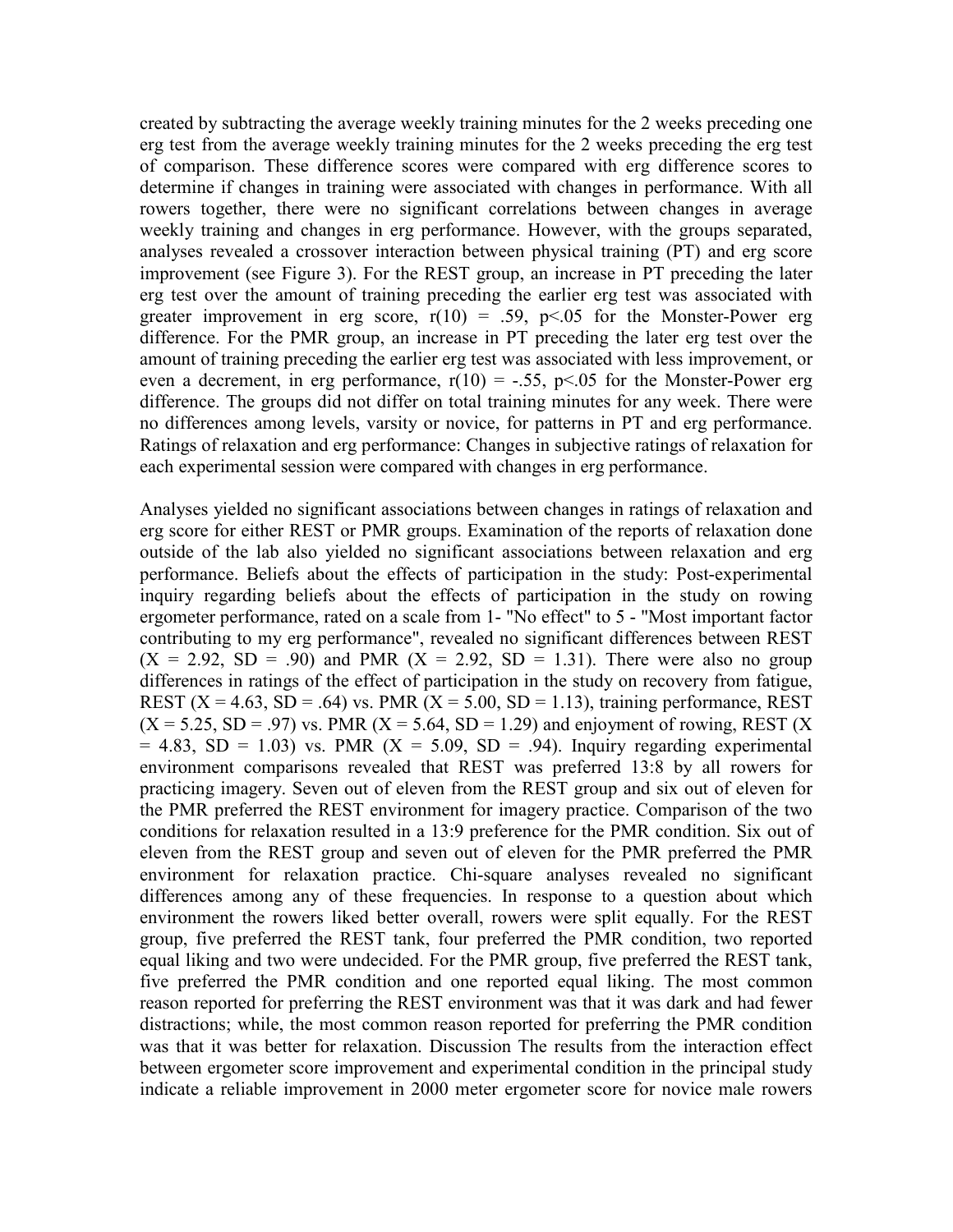who participated in flotation REST on a weekly basis compared to a matched comparison group who participated in a PMR condition. While not all interaction effects reached significance, within-group analysis demonstrated significant improvement for all rowers in the REST group on each ergometer test, with no significant improvement for the PMR group on any of the tests. The lack of REST effects for the varsity rowers in the principal study indicates that flotation REST might be most useful for novice athletes; however, there were several key factors that may have confounded the results. On the last dependent measure, the Power Erg, three of the heavyweight varsity rowers did not show up on the morning scheduled for the test, all of them from the PMR group; these three rowers took the test later in the week at a time best suited to them. Of the varsity rowers that did show up, three from the REST group were highly fatigued from on-water racing done the day before; the remaining participants from the PMR group had not been involved in the on-water racing. All three rowers from the REST group expressed a concern that they were not in a good state to take the test, but they did it anyway as part of the crew commitment. It may be suggested that ceiling effects were being observed with the varsity athletes, thus resulting in the lack of difference between the REST and PMR groups. It is unlikely, however, given the relatively low experience level and large variability in erg score improvements of the varsity sample. Had there been more consistency with respect to the timing of the final ergometer test and to the state of readiness of the varsity rowers, the results may have supported the hypotheses for all rowers. Results from the preliminary study indicated that flotation REST is a useful intervention for both novice and varsity rowers. Although the results of the preliminary study suggest that there may be synergistic interaction between REST and rowing imagery practice, the principal study failed to clarify this possibility. For the most part, the results from the different measures of imagery taken in the principal study (SIQ, weekly outside-lab self-reported imagery, ICQ) do not clearly answer the questions about the role of environment in imagery practice nor the link between imagery and ergometer performance, but do elucidate some interesting possibilities. The lack of difference between REST and PMR groups on the SIQ suggests that either the two experimental conditions did not affect imagery differentially or the imagery measure was not sensitive to the effects of condition on imagery-use. It may be that time of administration was an element in the lack of significant results: taking SIQ measures six weeks before the beginning of the intervention and one week after the last dependent measure might not have been precise enough to capture changes in performance associated with changes in imagery-use, nor to illuminate any between group differences in imagery-use. The small positive correlation between the Cognitive-General subscale and ergometer score improvement from Monster Erg to Power Erg suggests that there might be some sort of relationship between changes in the SIQ and performance that could be tapped by a more refined measurement protocol. The increase in SIQ subscales, Cognitive General and Motivational General-Arousal, from pre- to post-experiment for all rowers is consistent with the fact that the rowers were dedicating extra time each week to participate in a "mental training/relaxation" study. For the weekly reports of outside-lab imagery, the consistent pattern of significant positive correlations between changes in rowing-related imagery-use and improvement in ergometer score for the PMR group, and the small nonsignificant negative correlations for the REST group, suggest two possible, not mutually exclusive, explanations: the PMR group's outside imagery was more effective than the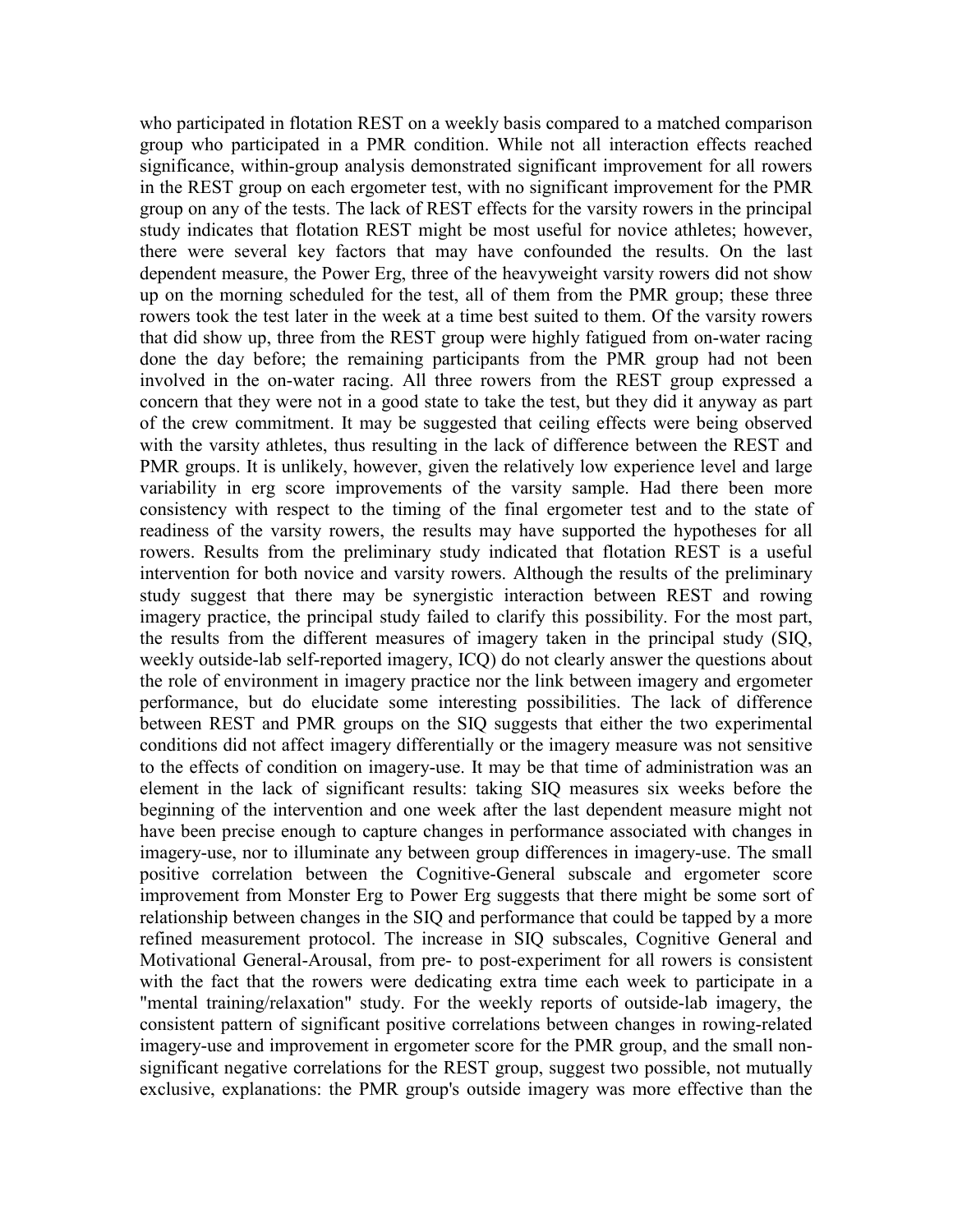REST group's, or the effect of the flotation experience was powerful enough that it rendered differences in outside imagery-use for the REST group insignificant. If the baseline measures of imagery-use and ability (SIQ, MIQ-R) are a good indication of individual differences in imagery effectiveness, it may be that the latter explanation bears more weight, as the groups were matched on these variables. Different results on the imagery content questionnaire (ICQ) between the varsity and novice men suggest some interesting possibilities. For the novice men, the consistent pattern of negative correlations between ICQ imagery items and ergometer performance for the REST group suggests the possibility that REST enhances imagery, which, if negative, can degrade performance effects. Several studies in the sport literature (Budney & Woolfolk, 1990; Powell, 1973; Woolfolk, Murphy, Gottesfeld, & Aitken, 1985; Woolfolk, Parrish, & Murphy, 1985) have demonstrated that in addition to performance-enhancing effects of positive imagery, negative imagery rehearsal can inhibit performance. The novice men's results revealed moderate to strong negative correlations between ICQ items and erg score improvement for in-lab ergometer pain imagery - "I imaged pushing past the pain of rowing on an ergometer"  $(r = -.85)$  and ergometer motivation imagery - "I imagined being motivated while rowing on the ergometer"  $(r = -.61)$ , suggesting the possibility that many of the novice rowers may have imagined the pain without getting past it or imagined negative outcomes in their motivational imagery to the detriment of their performance. The one moderate positive correlation between in-lab ergometer split imagery - "I imaged pulling a certain 500m split time while on the ergometer" -and ergometer performance for the REST group  $(r = .60)$ , suggests that there is potential for REST to enhance performance if the imagery is positive. Finally, the consistently greater correlation magnitudes between ergometer performance and imagery done during REST compared to that done outside the lab suggest that any imagery effects for the REST group were a result of in-lab imagery practice, once again suggesting an imageryenhancing effect for REST. For the varsity men, the positive correlations between ICQ imagery items and erg score performance among both the REST and PMR groups suggests that imagery-use is important to erg performance. However, the environment where imagery is practiced, whether in the PMR condition or the REST condition, may not be crucial for experienced rowers. Nonetheless, the preliminary study did indicate that rowers experiencing REST were more likely to spend more time practicing imagery than a relaxation-control group. However, the lack of control over the erg testing for several of the varsity rowers precludes any conclusive discussion about group differences in imagery use and its effects on performance for experienced rowers. From the PT results, linking increased training to improved performance for REST participants, it appears that spending one session a week in a flotation REST tank can help athletes to benefit more from increases in training than one session a week doing PMR. While it was not part of this study to examine, in detail, any physiological effects that flotation REST might have in terms of recovery from fatigue, there are some possible explanations for the PT results. To begin with, the physiological relaxation effects reported in the REST literature (Barabasz, 1990; Fine et al., 1993; Francis & Stanley, 1985; Jacobs et al., 1985; O'Leary & Heilbronner, 1985; Turner & Fine, 1983; Turner et al., 1987; Turner, et al., 1989) may be more profound than those experienced using other relaxation techniques, such as PMR, even though there was no subjective difference on the report of relaxation between REST and PMR groups (participants may not have been consciously aware of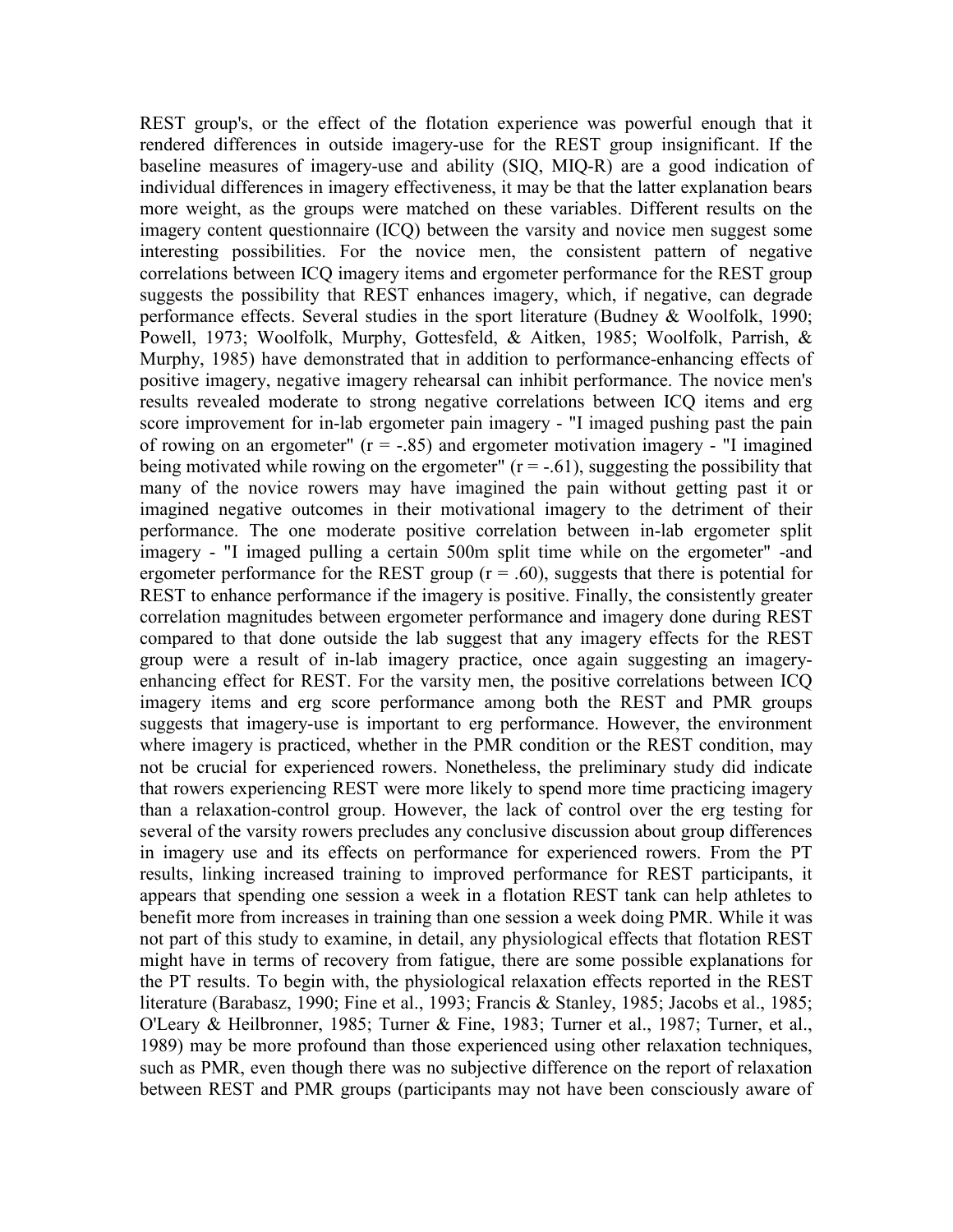the physiological differences). Second, there may be some particular physical aspects of the REST tank environment, such as the Epsom salts (magnesium sulfate) that may have some effect on muscle recovery. There is evidence in the medical literature for the relaxing effects of magnesium sulfate on arteries and smooth muscle (Bloch, Silverman, Mancherje, Grant, Jagminas, & Scharf, 1995; Kumasaka, Lindeman, Clancy, Lande, Croxton, & Hirshman, 1996; Nelson, & Suresh, 1991; Okayama, Okayama, Aikawa, Sasaki, & Takishima, 1991), which might suggest a link between flotation REST and recovery from muscle fatigue. Third, it is also possible that the stress reduction effects associated with REST (Barabasz, 1990; Fine et al., 1993; Francis & Stanley, 1985; Jacobs et al., 1985; O'Leary & Heilbronner, 1985; Suedfeld, 1990; Suedfeld et al., 1993; Turner & Fine, 1983; Turner et al., 1987; Turner et al., 1989) may contribute to a release of built-up training, school, or general life stress that, if relieved on a regular basis, might lead to greater training benefits. While this study did not address any of the abovementioned issues, future research that tries to isolate the mechanism of recovery could be very useful to further understanding of flotation REST effects. The question that might arise concerning REST is whether the effects are beyond those of a placebo. In the current study, mechanisms of the performance enhancement effects of REST were sought after but not clarified. Many REST studies (Barabasz, 1982; Barabasz & Barabasz, 1990; Barabasz et al., 1993; Suedfeld & Baker-Brown, 1986; Suedfeld et al., 1987; Suedfeld, Landon, Epstein, & Pargament, 1971), however, including the current studies, have included expectancy manipulations or measures and have demonstrated REST effects independent of expectancy. Suedfeld et al. (1987) found REST enhanced creativity significantly more than a control condition despite subject expectancy that was contrary to the hypothesis and outcome; Barabasz and Barabasz (1990) demonstrated that high expectancy induction did not have any greater impact on REST effects than low expectancy induction. Suedfeld et al. (1971) found that induced subject expectancy affected subjective reports of stress following REST but did not affect objective scores on a cognitive test; similarly, Melchiori and Barabasz (1990) found no consistent relationship between subjective feelings following REST and improvements in objective flight simulator performance. In the sport research, Barabasz et al. (1993) found no differences in expectations between REST and control groups participating in a rifle marksmanship study, with most of the control group reporting improved confidence. The preliminary study did uncover a link between pre-experimental expectancy and postexperimental beliefs about the effects of the interventions for the REST group, but none of these beliefs were associated with ergometer performance. In the principal study expectancy was well controlled. The groups differed neither on a pre-experimental expectancy question nor on any post-experimental questions regarding beliefs about experimental effects. Both groups were treated equally by standardized procedural protocol and there were no group differences in preference for one environment versus the other. Furthermore, the fact that the subjective similarities between REST and PMR were not congruent with the objective differences in the dependent measures of the study suggests that REST participants were not aware of the effects of REST on their performance. In essence, REST effects do remain to be explained, but the enhancement effect of flotation REST over that of a comparable expectancy-inducing technique, PMR, suggests that the effects go beyond those of a placebo. Summary The results from the two studies are congruent with the previous research on REST and sport performance,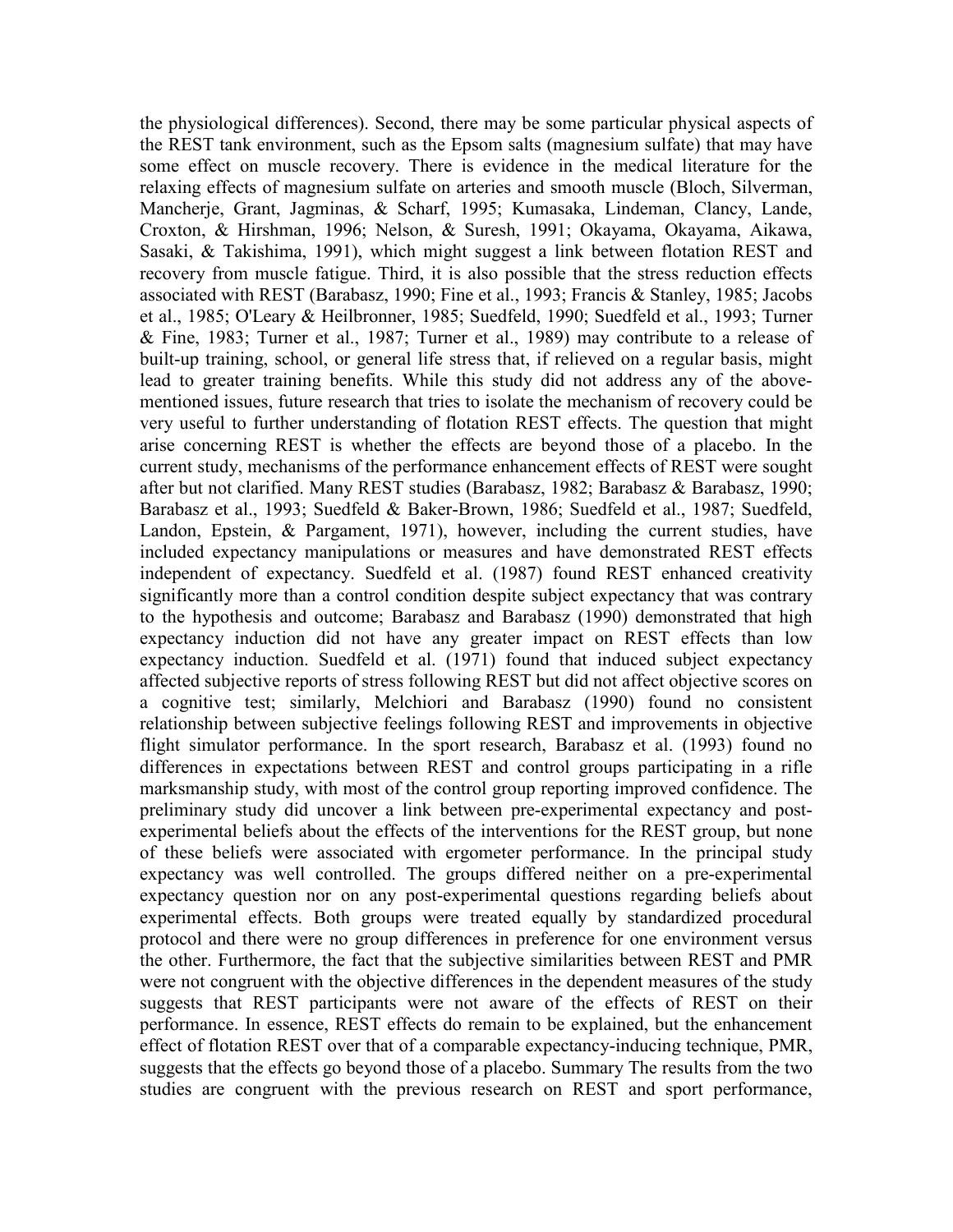demonstrating that REST can be a powerful tool for enhancing athletic performance. The studies also extend the application of REST to include power/endurance sports. Although the studies did not clearly identify the mechanisms underlying REST effects on rowing ergometer performance, they did illuminate several possible explanations that could be examined by future research. Testing the imagery hypothesis could still prove fruitful with further refinement of methodology; looking into the physiological effects of flotation REST is a logical next step. References Barabasz, A. (1982). Restricted environmental stimulation and the enhancement of hypnotizability: Pain, EEG alpha, skin conductance and temperature responses. International Journal of Clinical and Experimental Hypnosis, 30, 147-166. Barabasz, A. (1984). Antarctic isolation and imaginative involvement - Preliminary findings. International Journal of Clinical and Experimental Hypnosis, 32, 296-300. Barabasz, A. (1991). Effects of aerobic exercise on transient mood state. Perceptual and Motor Skills, 73, 657-658. Barabasz, A. (1990). Effects of sensory deprivation on EEG theta and skin conductance. 5th International Congress of Psychophysiology, Budapest, Hungary, July 9-14. Barabasz, A.F. (1992). Human performance enhancement case trials. Unpublished manuscript, Washington State University. Barabasz, A. & Barabasz, M. (1996). REST research in the enhancement of human performance. Paper presented at The International Congress of Psychology, August 20, 1996. Barabasz, A., Barabasz, M., & Bauman, J. (1993). Restricted environmental stimulation technique improves human performance: Rifle Marksmanship. Perceptual and Motor Skills, 76, 867-873. Barabasz, A., Barabasz, M., & Mullin, C. (1983). Effects of a brief Antarctic isolation on absorption and hypnotic susceptibility. International Journal of Clinical and Experimental Hypnosis, 31, 235-238. Barabasz, A., Barabasz, M., Dyer, R., & Rather, N. (1993). Effects of chamber REST, flotation REST and relaxation on transient mood state. In A. Barabasz & M. Barabasz (Eds.), Clinical and Experimental Restricted Environmental Stimulation, New York: Springer- Verlag, p. 113-120. Barr, K., & Hall, C. (1992). The use of imagery by rowers. International Journal of Sport Psychology, 23, 243-261. Bernstein, D., & Borovec, T. (1973). Progressive relaxation training, a manual for the helping professions. Champaign, IL: Research Press. Bloch, H., Silverman, R., Mancherje, N., Grant, S., Jagminas, L., & Scharf, S. (1995). Intravenous magnesium sulfate as an adjunct in the treatment of acute asthma. Chest, 107, 6, 1576-1581. Budney, A.J., & Woolfolk, R.L. (1990). Using the wrong image: an exploration of the adverse effects of imagery on motor performance. Journal of Mental Imagery, 14 (3 & 4), 75-86. Budzynski, T.H. (1976). Biofeedback in the twilight states of consciousness. In G.E. Schwartz and D. Shapiro (Eds.). Consciousness and Self-Regulation: Advances in Research, Vol. 1. New York: Plenum, pp. 361-385. Fine, T., Mills, D., & Turner, J. (1993). Differential effects of wet and dry flotation REST on EEG frequency and amplitude. In A. Barabasz  $\& M.$  Barabasz (Eds.), Clinical and Experimental Restricted Environmental Stimulation, New York: Springer-Verlag, pp. 205-213. Francis, W.D., & Stanley, J.M. (1985). The effects of restricted environmental stimulation on physiological and cognitive indices. In T.H. Fine & J.W. Turner, Jr. (Eds.), Proceedings of the First International Conference on REST and Self-Regulation (pp. 40- 49). Toledo, OH: International REST Investigator's Society. Gauron, E. (1984). Mental training for peak performance. Lansing, NY: Sport Science Associates. Hall, C., Mack, & Paivio (1996) SIQ ??????? Hall & Martin (in press) MIQ-R ????????? Hall, C., Rodgers, W.M., & Barr, K.A. (1990). The use of imagery by athletes in selected sports.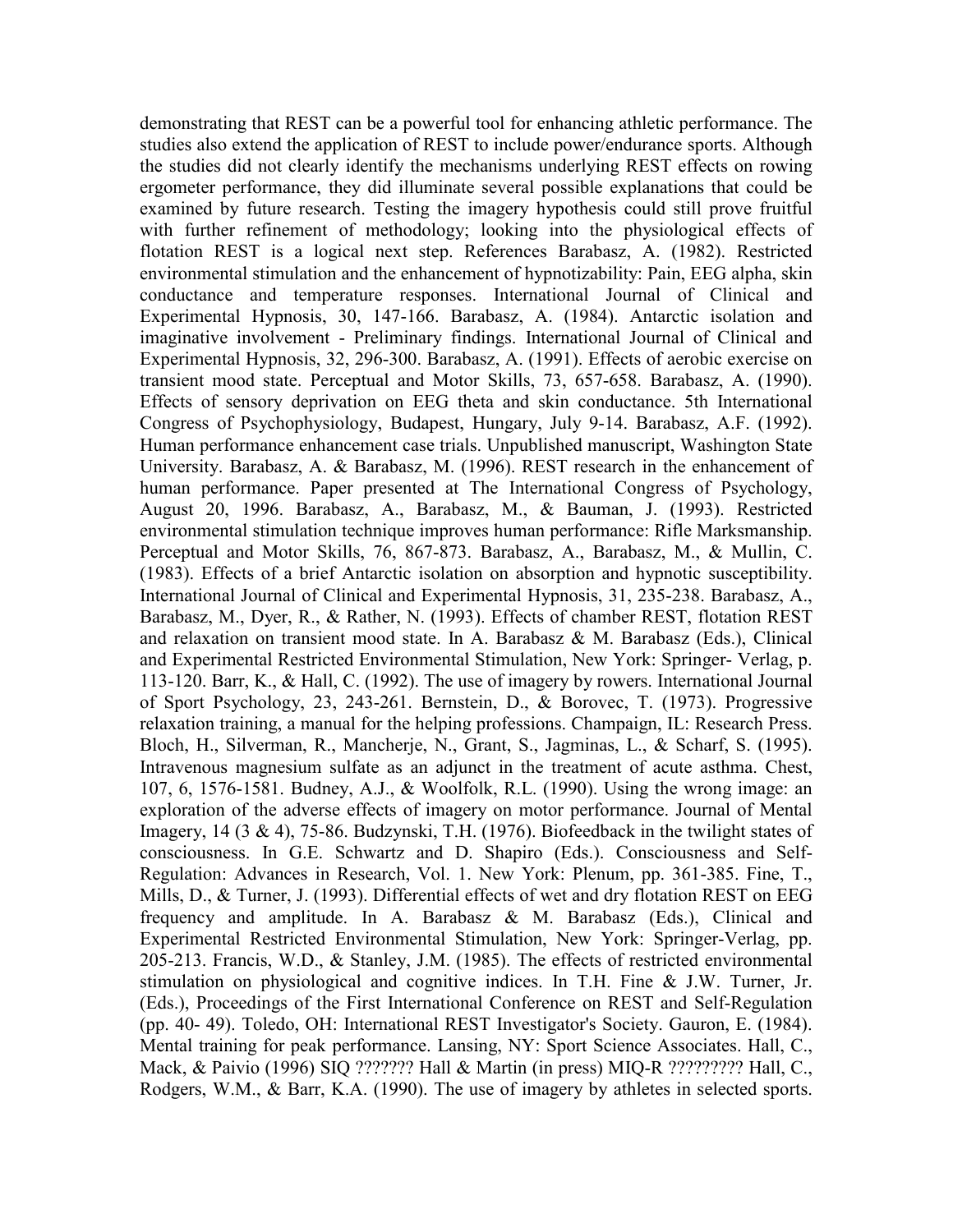The Sport Psychologist, 4, 1-10. Hellstead, J. (1987). Sport psychology at a ski academy: Teaching mental skill to young athletes. The Sport Psychologist, 1, 56-68. Hutchinson, B. (1984). The book of floating. New York: Morrow. Jacobs, G.D., Heilbronner, R.L., & Stanley, J.M. (1985). The effects of short term flotation REST on relaxation: A controlled study. In T.H. Fine & J.W. Turner, Jr. (Eds.), Proceedings of the First International Conference on REST and Self-Regulation (pp. 86- 102). Toledo, OH: International REST Investigator's Society. Korn, E.R. (1994). Mental imagery in enhancing performance: Theory and practical exercises. In Sheikh, A.A., & Korn, E.R. (Eds.), Imagery in Sports and Physical Performance (pp. 201-230). Amityville, NY: Baywood Publishing. Kumasaka, D., Lindeman, K., Clancy, J., Lande, B., Croxton, T., & Hirshman, C. (1996). MgSO4 relaxes porcine airway smooth muscle by reducing Ca2+ entry. American Journal of Physiology, 270, L469-l474. Lee, A., & Hewitt, J. (1987). Using visual imagery in a flotation tank to improve gymnastic performance and reduce physical symptoms. International Journal of Sport Psychology, 18, 223-230. Lilly, J.C. (1977). The Deep Self. New York: Simon & Schuster. Loor, M., Daston, P., & Smith, I.R. (1967). An analysis of mood states. Educational and Psychological Measurement, 27, 89- 96. Martens et al (1990) SCAT reference ?????? McAleney, P.J., Barabasz, A., & Barabasz, M. (1990). Effects of flotation restricted environmental stimulation on intercollegiate tennis performance. Perceptual and Motor Skills, 71, 1023-1028. Melchiori, L.G. & Barabasz, A. (1990). Effects of restricted environmental stimulation on simulated flight performance. In P. Suedfeld, J. Turner, Jr., & T. Fine (Eds.), Restricted Environmental Stimulation: Theoretical & Empirical Developments in Flotation REST. New York, NY: Springer-Verlag, pp. 135-142. Murphy, S. M. (1994). Imagery interventions in sport. Medicine & Science in Sports & Exercise, 26(4), 486-494. Nelson, S., & Suresh, M. (1991). Magnesium sulfate-induced relaxation of uterine arteries from pregnant and nonpregnant patients. American Journal of Obstetric Gynecology, 164, 1344-50. Okayama, H., Okayama, M., Aikawa, T., Sasaki, M., & Takishima, T. (1991). Treatment of status asthmaticus with intravenous magnesium sulfate. Journal of Asthma, 28, 1, 11-17. O'Leary, D.S., & Heilbronner, R.L., (1985). Flotation REST and information processing: A reaction time study. In T.H. Fine & J.W. Turner, Jr. (Eds.), Proceedings of the First International Conference on REST and Self-Regulation (pp. 50- 61). Toledo, OH: International REST Investigator's Society. Onestak, D.M. (1989). The effects of progressive relaxation, mental practice, and hypnosis on athletic performance: a review. Journal of Sport Behavior, 14 (4), 247-282. Orlick, T. (1990). In Pursuit of Excellence: How to win in sport and life through mental training. Champaign, IL: Leisure Press. Powell, G.E. (1973). Negative and positive mental imagery in motor skill acquisition. Perceptual and Motor Skills, 37, 312. Sheikh, A.A., Sheikh, K.S., & Mopleski, M.L. (1994). Improving imaging abilities. In Sheikh, A.A., & Korn, E.R. (Eds.), Imagery in Sports and Physical Performance (pp. 201-230). Amityville, NY: Baywood Publishing. Smith, D. (1987). Conditions that facilitate the development of sport imagery training. The Sport Psychologist, 1, 237-247. Stanley, J., Mahoney, M., & Reppert, S. (1985). REST and enhancement of sports performance. In T.H. Fine & J.W. Turner, Jr. (Eds.), Proceedings of the Second International Conference on REST and Self-Regulation (p. 40-49). Toledo, OH: International REST Investigator's Society. Suedfeld (1979) ????? p. 5 increased imaginative involvement Suedfeld, P. (1980). Restricted environmental stimulation: Research and clinical applications. New York: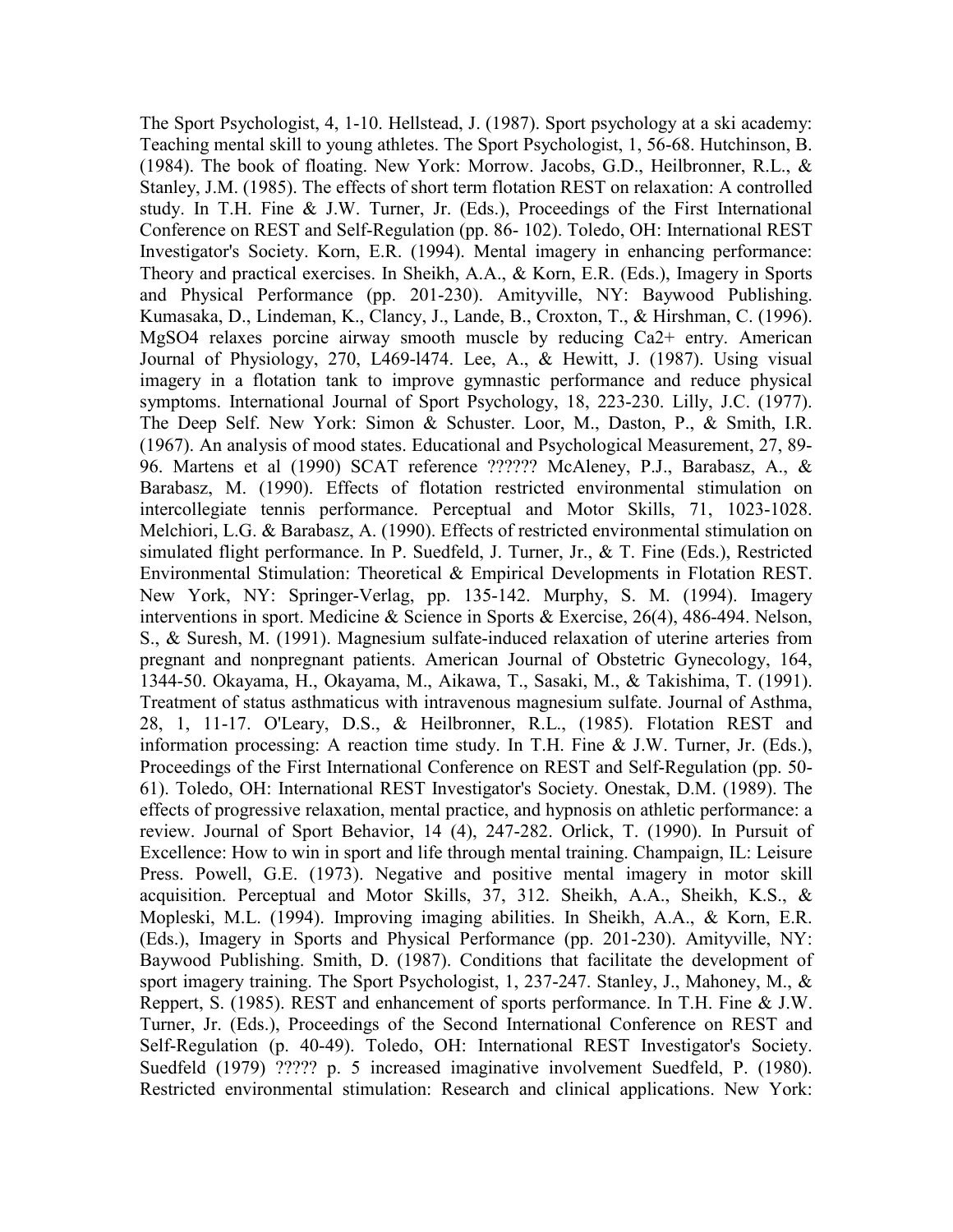Wiley. Suedfeld, P. (1990). Distress, no stress, anti-stress, eustress: where does REST fit in? In T.H. Fine & J.W. Turner, Jr. (Eds., Restricted Environmental Stimulation: Research and Commentary. Toledo, OH: Medical College of Ohio Press. Suedfeld, P., & Baker-Brown, G. (1986). Restricted environmental stimulation therapy and aversive conditioning in smoking cessation: Active and placebo effects. Behavior Research and Therapy, 24, 421-428. Suedfeld, P., & Bruno, T. (1990). Flotation REST and imagery in the improvement of athletic performance. Journal of Sport and Exercise Psychology, 12, 82-85. Suedfeld, P., Collier, D., & Harnett, B. (1993). Enhancing perceptual motor accuracy through flotation REST. The Sport Psychologist, 7, 151-159. Suedfeld, P., Landon, P. B., Epstein, Y. M., & Pargament, R. (1971). The role of experimenter and subject expectation in sensory deprivation. Representative Research in Social Psychology, 2, 21-27. Suedfeld, P., Metcalfe, J., & Bluck, S. (1987). Enhancement of scientific creativity by flotation REST. Journal of Environmental Psychology, 7, 219-231. Taylor, T. (1990). The effects flotation restricted environmental stimulation therapy on learning: Subjective evaluation and EEG measurements. In P. Suedfeld, J.W. Turner & T. Fine (Eds.) Restricted Environmental Stimulation: Theoretical and Empirical developments in Flotation REST. Springer-Verlag, pp. 125-142. Turner, J.W., Jr., Bayless, J., & Fine, T.H., (1989). The effect of flotation restricted environmental stimulation on plasma ß-endorphin. Unpublished manuscript, Medical College of Ohio. Turner, J.W., Jr., & Fine, T.H. (1983). Effects of relaxation associated with brief restricted environmental stimulation therapy (REST) on plasma cortisol, ACTH, and LH. Biofeedback and Self-Regulation, 8, 115-126. Turner, J.W., Jr., Fine, T.H., McGrady, A., & Higgins, J.T. (1987). Effects of biobehaviorally assisted relaxation training on blood pressure and hormone levels and their variation in normotensives and essential hypertensives. In J.W. Turner, Jr. & T.H. Fine (Eds.), Proceedings of the Second International Conference on REST (pp. 87-109). Toledo, OH: International REST Investigator's Society. Ungerleider, S., & Golding, J. M., (1991). Mental practice among Olympic athletes. Perceptual and Motor Skills, 72, 1007-1017. Wagaman, J. & Barabasz, A. (1990). Flotation REST improves intercollegiate basketball performance. In A. Barabasz & M. Barabasz (Eds.), Clinical and Experimental Restricted Environmental Stimulation, New York: Springer-Verlag, p. 87-92. Wagaman, J., Barabasz, A., & Barabasz, M. (1991). Flotation REST and imagery in the improvement of collegiate basketball performance. Perceptual and Motor Skills, 72, 119-122. Woolfolk, R., Murphy, S., Gottesfeld, D., & Aitken, D. (1985). Effects of mental rehearsal of task motor activity and mental depiction of task outcome on motor skill performance. Journal of Sport Psychology, 7, 191-197. Woolfolk, R., Parrish, M., & Murphy, S. (1985). The effects of positive and negative imagery on motor skill performance. Cognitive Therapy and Research, 9, 3, 335- 341. Author's Note The flotation REST and rowing study was conducted at the Department of Psychology at the University of British Columbia, Vancouver, British Columbia, Canada. I would like to express my deep gratitude to Dr.'s Peter Suedfeld, Sharon Bleuler, and Kevin Hamilton for their valuable contribution to and critical review of the manuscript. Correspondence concerning this article should be addressed to Sean O. Richardson, UBC REST Lab, Department of Psychology, University of British Columbia, 2136 West Mall, Vancouver, British Columbia, Canada V6T 1W4; telephone (604) 822-6666 or (604) 913-1409; e-mail [oarsman@netcom.ca]. TABLE 1. Means for Ergometer Score Improvements (in seconds) across Conditions for